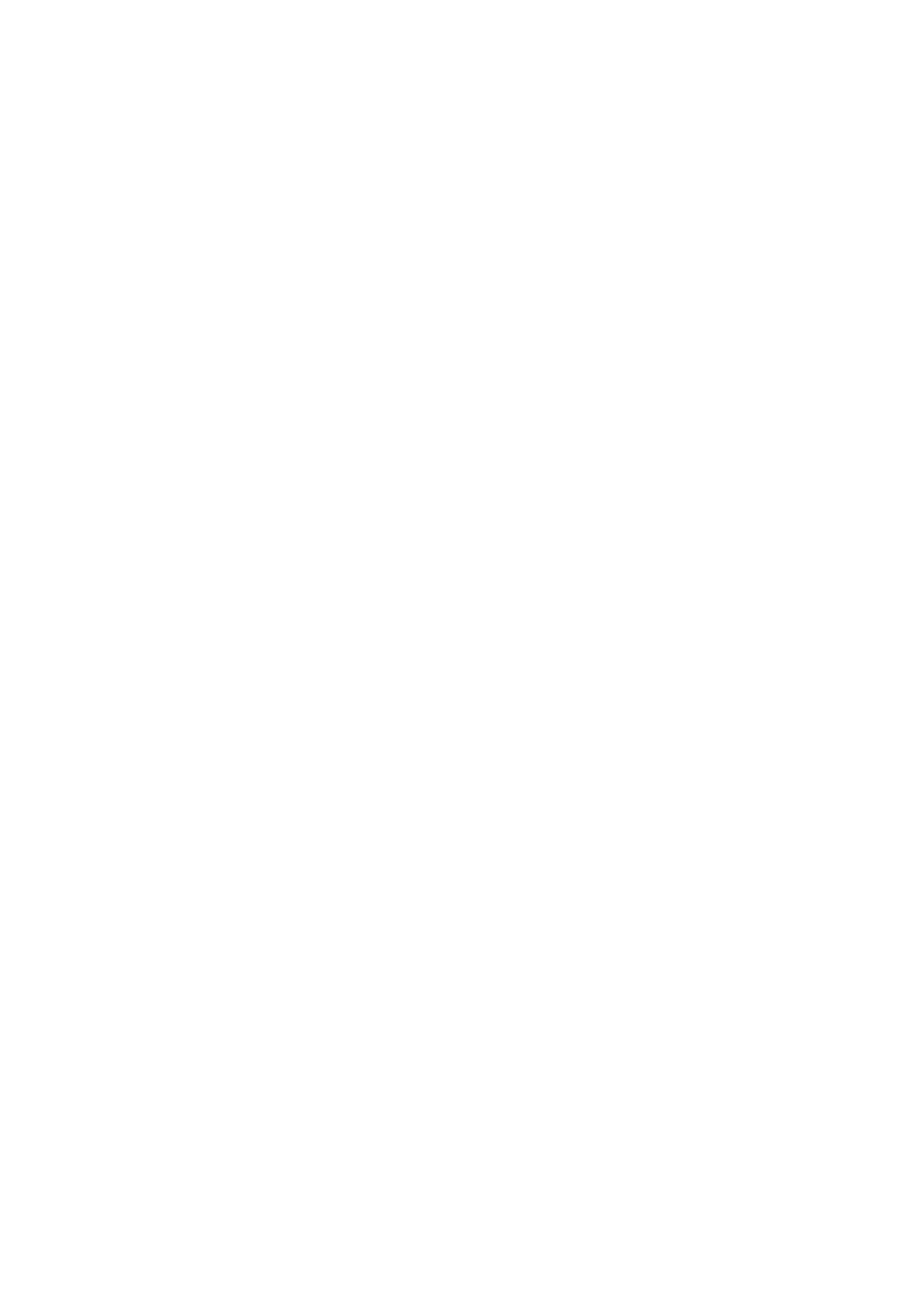## **Executive summary**

Winstone Aggregates Limited operates a quarry located on Wiremu Road, Opunake, in the Oaonui catchment. The quarry has operated on a commercial basis since 1985. This report for the period July 2012-June 2013 describes the monitoring programme implemented by the Taranaki Regional Council to assess the Company's environmental performance during the period under review, and the results and environmental effects of the Company's activities.

The Company holds two resource consents to cover operations at the quarry site, which include a total of seventeen special conditions setting out the requirements that the Company must satisfy. The site operator holds consents to abstract water from an unnamed tributary of the Manganui Stream, and to discharge of treated washwater and stormwater into an unnamed tributary of the Manganui Stream.

The Council's monitoring programme for the year under review included four inspections. Overall, the monitoring showed that there were no adverse effects on the receiving waters of the unnamed tributary a result of the Company's activities. Environmental performance by Winstone Aggregates was high.

No incidents or complaints were reported in relation to operations carried out at the Winstone Aggregate, Wiremu Road quarry.

For reference, in the 2012-2013 year, 35% of consent holders in Taranaki monitored through tailored compliance monitoring programmes achieved a high level of environmental performance and compliance with their consents, while another 59% demonstrated a good level of environmental performance and compliance with their consents.

This report includes recommendations for the 2013-2014 year*.*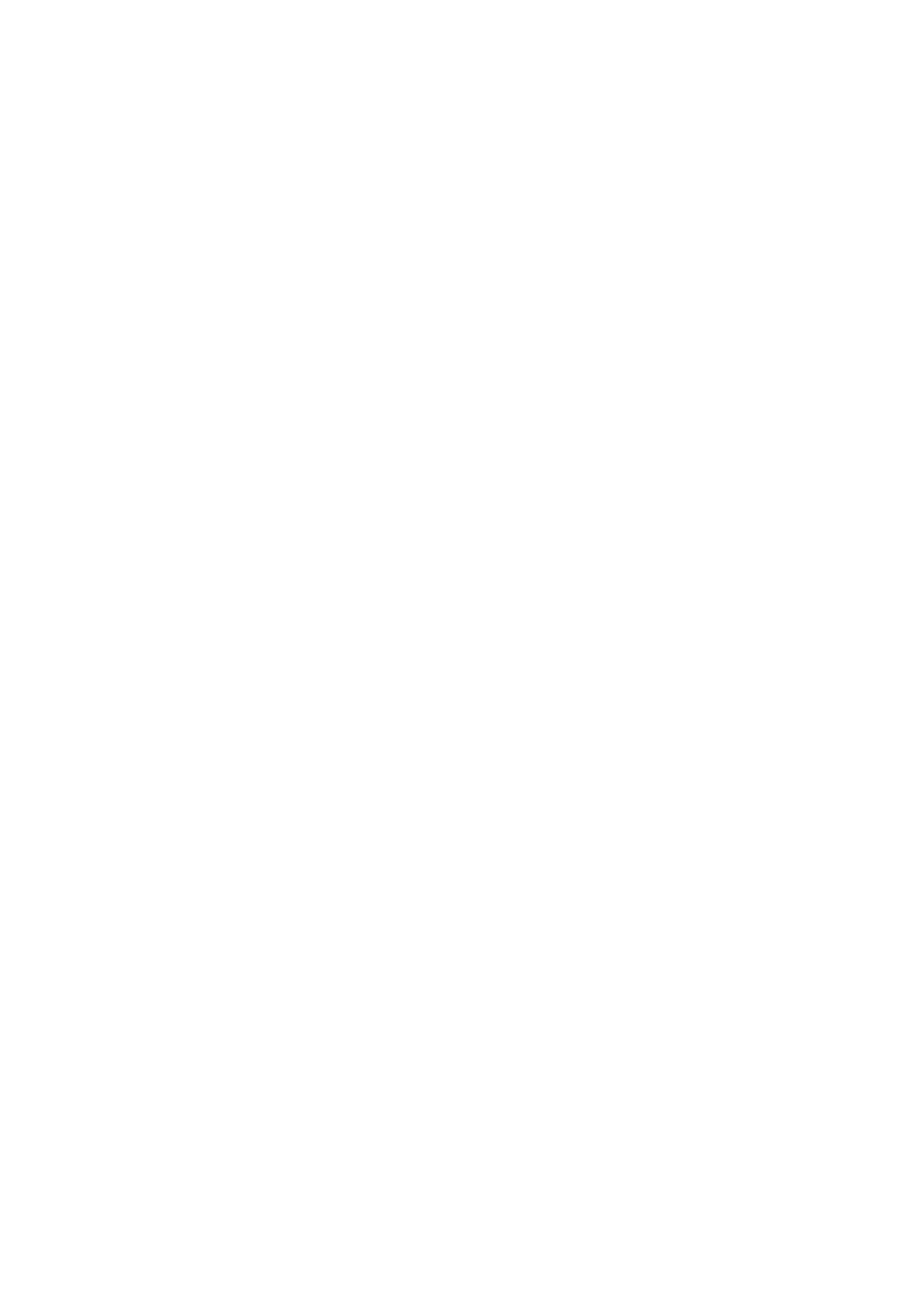# **Table of contents**

## **Page**

| 1. |                                                           | Introduction                |                                                       | $\mathbf{1}$   |
|----|-----------------------------------------------------------|-----------------------------|-------------------------------------------------------|----------------|
|    |                                                           | 1.1.1                       | Structure of this report                              | $\mathbf{1}$   |
|    |                                                           | 1.1.2                       | The Resource Management Act (1991) and monitoring     | $\mathbf 1$    |
|    |                                                           | 1.1.3                       | Evaluation of environmental performance               | $\overline{c}$ |
|    | 1.2                                                       |                             | Process description                                   | 3              |
|    | Background                                                |                             | $\mathfrak{Z}$                                        |                |
|    |                                                           | 1.2.1                       | Winstone Aggregates Ltd - Wiremu Road Quarry          | $\overline{4}$ |
|    | 1.3                                                       |                             | Resource consents                                     | 8              |
|    |                                                           | 1.3.1                       | Water abstraction permit                              | 8              |
|    |                                                           | 1.3.2                       | Water discharge permit                                | 8              |
|    |                                                           | 1.3.3                       | Air discharge permit                                  | 10             |
|    | 1.4                                                       |                             | Monitoring programme                                  | 10             |
|    |                                                           | 1.4.1                       | Programme liaison and management                      | 10             |
|    |                                                           | 1.4.2                       | Site inspections                                      | 10             |
|    |                                                           | 1.4.3                       | Chemical sampling                                     | 11             |
| 2. | Results                                                   |                             |                                                       | 12             |
|    | 2.1                                                       | Water                       |                                                       | 12             |
|    |                                                           | 2.1.1                       | Inspections                                           | 12             |
|    |                                                           | 2.1.2                       | Results of abstraction and discharge monitoring       | 12             |
|    |                                                           | 2.1.3                       | Results of receiving environment monitoring           | 12             |
|    | 2.2                                                       | Air                         |                                                       | 12             |
|    | 2.3<br>Investigations, interventions, and incidents       |                             | 13                                                    |                |
| 3. | Discussion                                                |                             | 14                                                    |                |
|    | Discussion of site performance<br>3.1                     |                             | 14                                                    |                |
|    | Environmental effects of exercise of consents<br>3.2      |                             | 14                                                    |                |
|    | 3.3<br>Evaluation of performance                          |                             | 14                                                    |                |
|    | 3.4<br>Recommendations from the 2011-2012 Annual Report   |                             | 15                                                    |                |
|    | 3.5<br>Alterations to monitoring programmes for 2013-2014 |                             | 16                                                    |                |
|    | Exercise of optional review of consent<br>3.6             |                             | 16                                                    |                |
| 4. |                                                           | Recommendations             |                                                       | 17             |
|    |                                                           |                             | Glossary of common terms and abbreviations            | 18             |
|    |                                                           |                             |                                                       |                |
|    |                                                           | Bibliography and references |                                                       | 20             |
|    | Appendix I                                                |                             | Resource consents held by Winstone Aggregates Limited |                |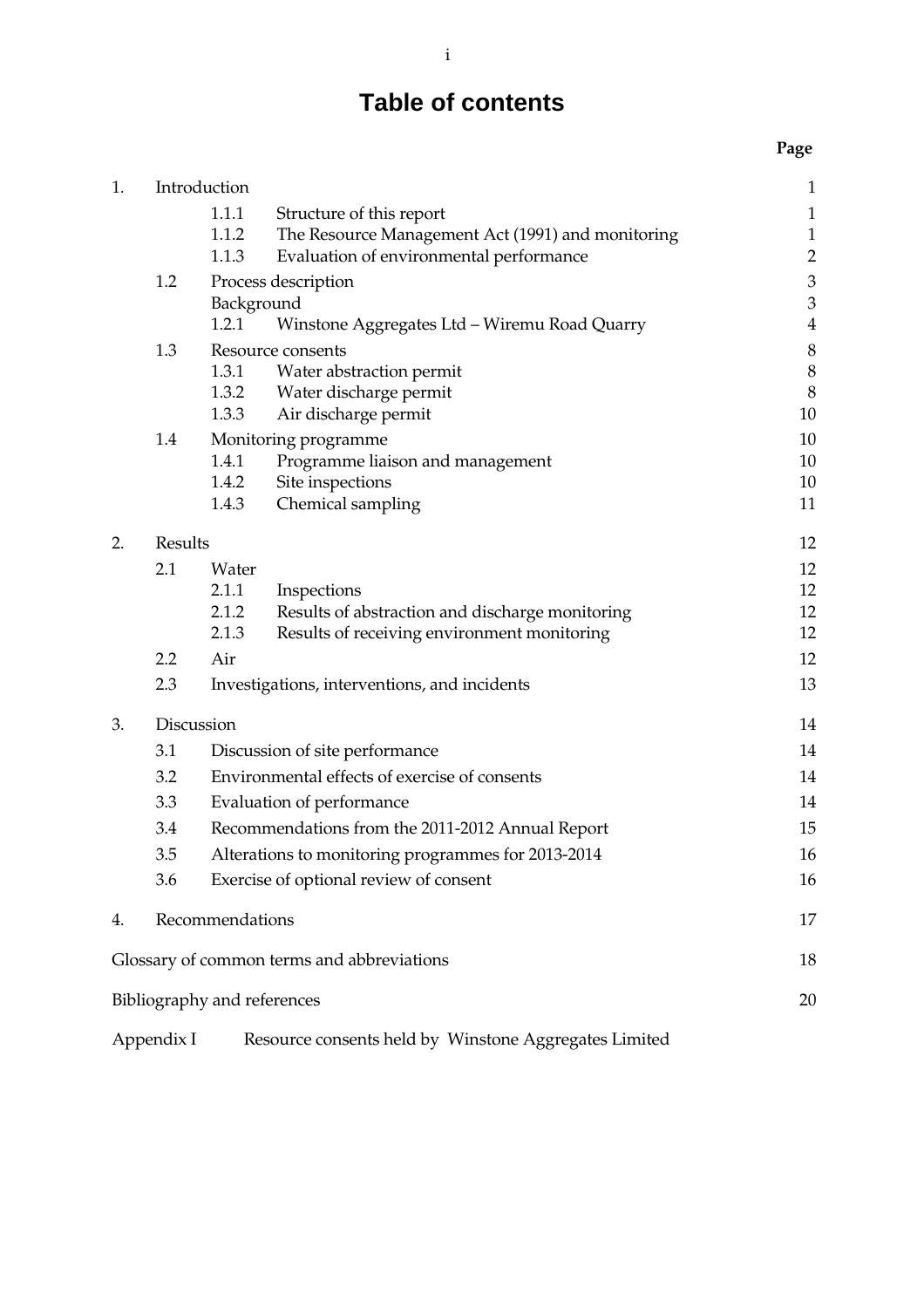# **List of tables**

| Table 1 | Summary of performance for Consent 1509-3 to discharge<br>treated stormwater and washwater                  | 14 |
|---------|-------------------------------------------------------------------------------------------------------------|----|
| Table 2 | Summary of performance for Consent 1508-3 to take water<br>from an unnamed tributary of the Manganui Stream | 15 |

# **List of figures**

| Figure 1 | Location of Winstone Aggregate – Wiremu Road quarry             |   |
|----------|-----------------------------------------------------------------|---|
| Figure 2 | Wiremu Road quarry aerial view of site and waterways            | 6 |
| Figure 3 | Wiremu Road quarry site layout, sampling sites and<br>waterways | 7 |
|          |                                                                 |   |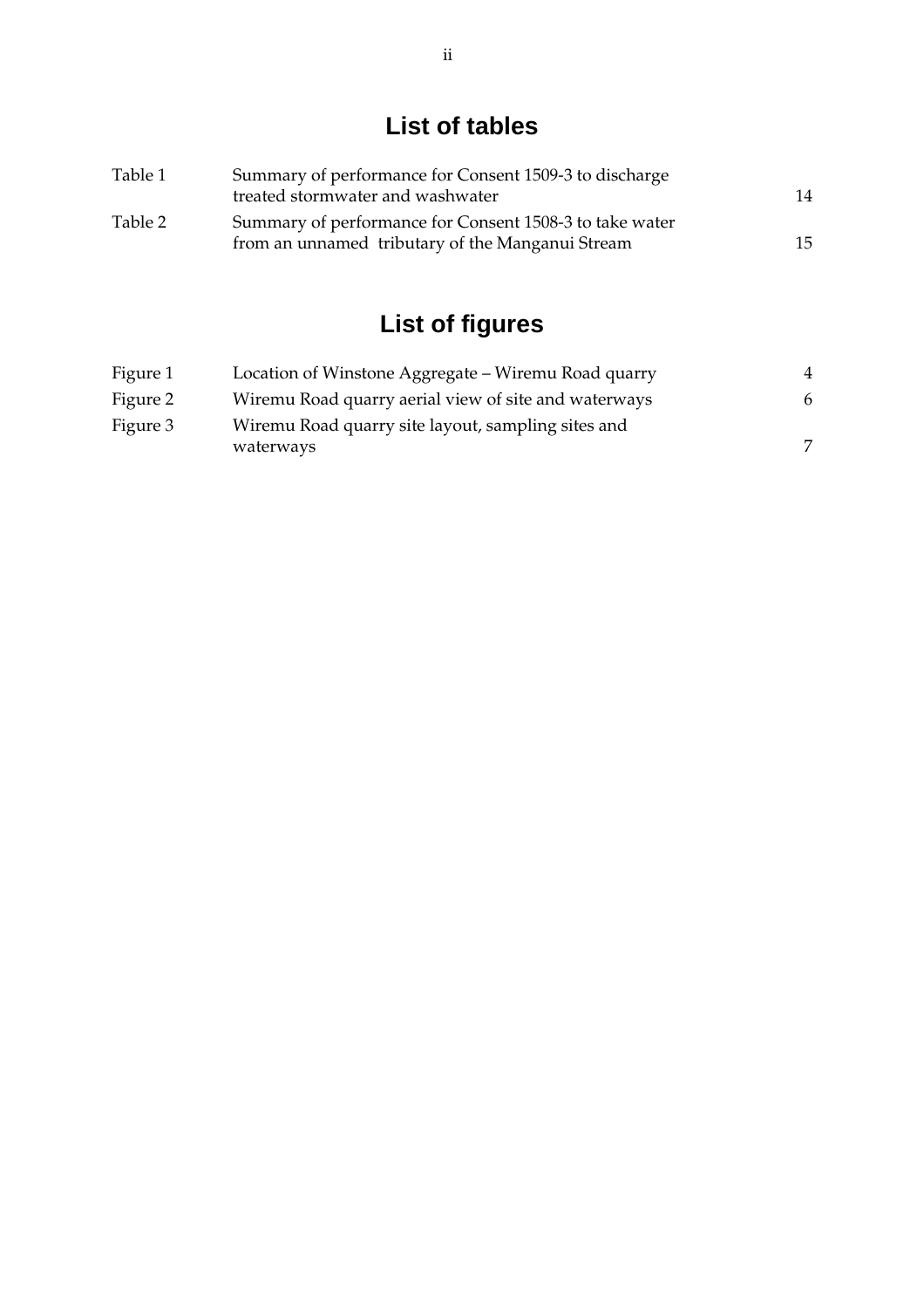## **1. Introduction**

This is the Annual Report for the period July 2012-June 2013 by the Taranaki Regional Council describing the monitoring programme associated with resource consents held by Winstone Aggregates Limited (Winstone Aggregates). The Company operates a quarry situated on Wiremu Road, Opunake.

This report covers the results and findings of the monitoring programme implemented by the Council in respect of the consents held by Winstone Aggregates that relate to abstractions and discharges of water in the Oaonui catchment. This is the nineteenth Annual Report to be prepared by the Taranaki Regional Council to cover the abstraction of water and discharges to water and land at the site and their environmental effects at the site.

#### **1.1.1 Structure of this report**

Section 1 of this report is a background section. It sets out general information about compliance monitoring under the Resource Management Act and the Council's obligations and general approach to monitoring sites through annual programmes, the resource consents held by Winstone Aggregates in the Oaonui catchment, the nature of the monitoring programme in place for the period under review, and a description of the activities and operations conducted at the site.

Section 2 presents the results of monitoring during the period under review, including scientific and technical data.

Section 3 discusses the results, their interpretation, and their significance for the environment.

Section 4 presents recommendations to be implemented in the 2013-2014 monitoring year.

A glossary of common abbreviations and scientific terms, and a bibliography, are presented at the end of the report.

#### **1.1.2 The Resource Management Act (1991) and monitoring**

The Resource Management Act primarily addresses environmental `effects' which are defined as positive or adverse, temporary or permanent, past, present or future, or cumulative. Effects may arise in relation to:

- (a) the neighbourhood or the wider community around a discharger, and may include cultural and socio-economic effects;
- (b) physical effects on the locality, including landscape, amenity and visual effects;
- (c) ecosystems, including effects on plants, animals, or habitats, whether aquatic or terrestrial;
- (d) natural and physical resources having special significance (eg, recreational, cultural, or aesthetic);
- (e) risks to the neighbourhood or environment.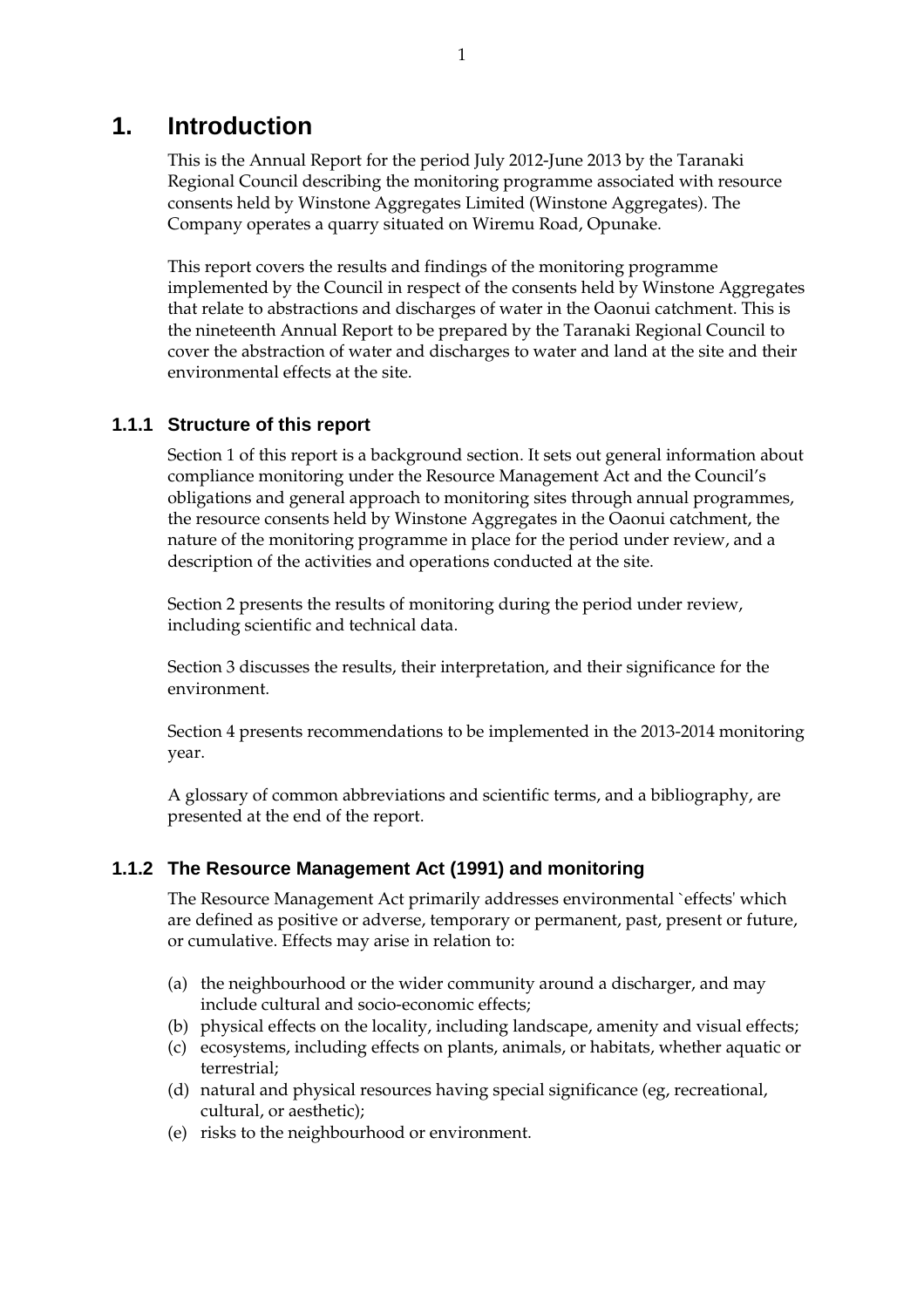In drafting and reviewing conditions on discharge permits, and in implementing monitoring programmes, the Taranaki Regional Council is recognising the comprehensive meaning of `effects' inasmuch as is appropriate for each discharge source. Monitoring programmes are not only based on existing permit conditions, but also on the obligations of the Resource Management Act to assess the effects of the exercise of consents. In accordance with section 35 of the Resource Management Act 1991, the Council undertakes compliance monitoring for consents and rules in regional plans; and maintains an overview of performance of resource users against regional plans and consents. Compliance monitoring, (covering both activity and impact) monitoring, also enables the Council to continuously assess its own performance in resource management as well as that of resource users particularly consent holders. It further enables the Council to continually re-evaluate its approach and that of consent holders to resource management, and, ultimately, through the refinement of methods, and considered responsible resource utilisation to move closer to achieving sustainable development of the region's resources.

## **1.1.3 Evaluation of environmental performance**

Besides discussing the various details of the performance and extent of compliance by the consent holder(s) during the period under review, this report also assigns an overall rating. The categories used by the Council, and their interpretation, are as follows:

- a **high** level of environmental performance and compliance indicates that essentially there were no adverse environmental effects to be concerned about, and no, or inconsequential (such as data supplied after a deadline) noncompliance with conditions.
- a **good** level of environmental performance and compliance indicates that adverse environmental effects of activities during the monitoring period were negligible or minor at most, or, the Council did not record any verified unauthorised incidents involving significant environmental impacts and was not obliged to issue any abatement notices or infringement notices, or, there were perhaps some items noted on inspection notices for attention but these items were not urgent nor critical, and follow-up inspections showed they have been dealt with, and any inconsequential non compliances with conditions were resolved positively, cooperatively, and quickly.
- **improvement desirable (environmental)** or **improvement desirable (administrative compliance)** (as appropriate) indicates that the Council may have been obliged to record a verified unauthorised incident involving measurable environmental impacts, and/or, there were measurable environmental effects arising from activities and intervention by Council staff was required and there were matters that required urgent intervention, took some time to resolve, or remained unresolved at the end of the period under review, and/or, there were on-going issues around meeting resource consent conditions even in the absence of environmental effects. Abatement notices may have been issued.
- **poor performance (environmental)** or **poor performance (administrative compliance)** indicates generally that the Council was obliged to record a verified unauthorised incident involving significant environmental impacts, or there were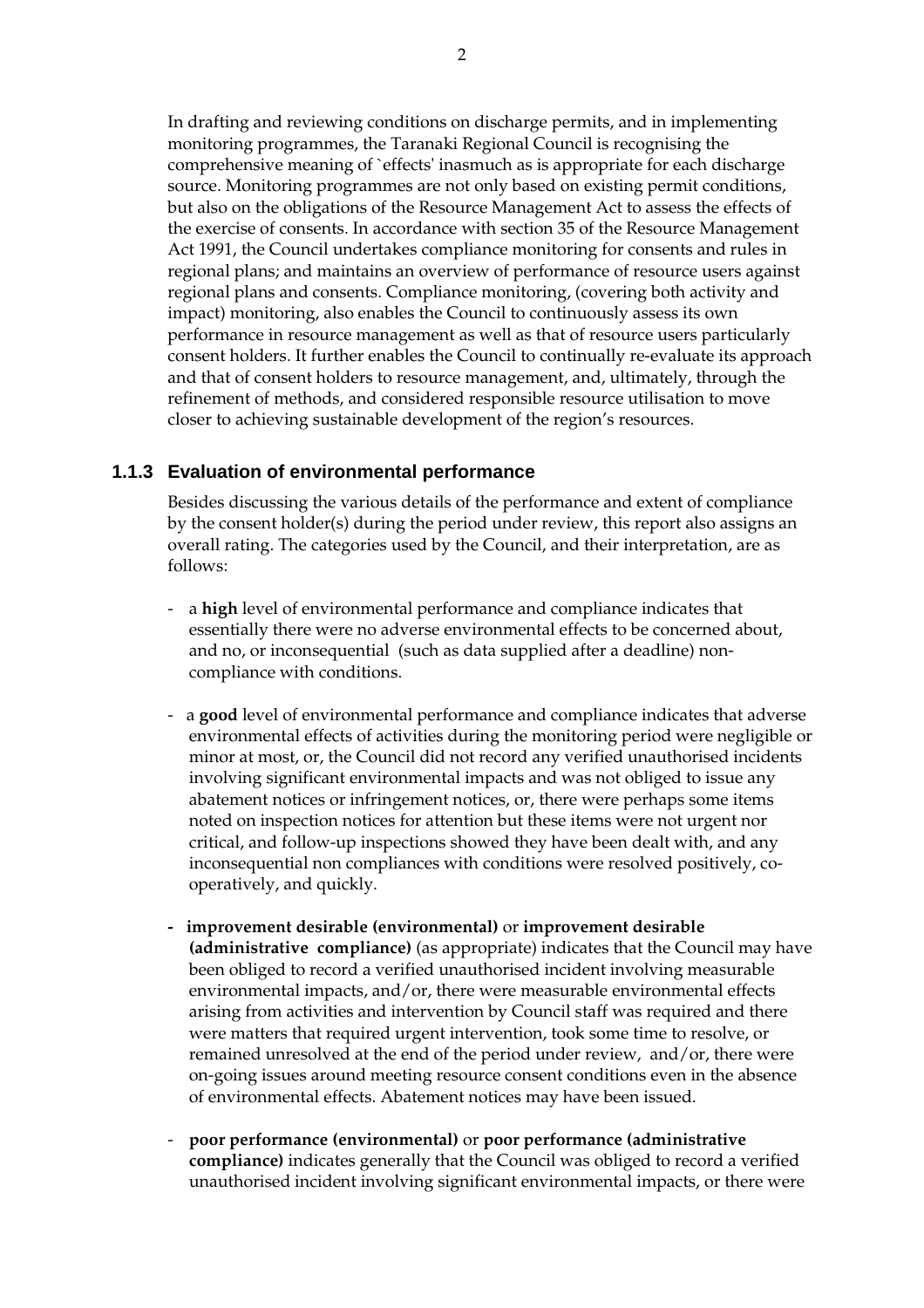material failings to comply with resource consent conditions that required significant intervention by the Council even in the absence of environmental effects. Typically there were grounds for either a prosecution or an infringement notice.

For reference, in the 2012-2013 year, 35% of consent holders in Taranaki monitored through tailored compliance monitoring programmes achieved a high level of environmental performance and compliance with their consents, while another 59% demonstrated a good level of environmental performance and compliance with their consents.

## **1.2 Process description**

## **Background**

In the past, a large percentage of aggregate production came from river-based sites within Taranaki. The Waiwhakaiho River supplied much of New Plymouth's requirements as far back as the 1950s with the Waitara River, Waiongana River, Kapuni Stream and Waingongoro River also providing a valuable source of aggregate. The aggregate source within these rivers was often over-exploited. The protective armouring of the boulders and gravel was removed in places, exposing the underlying erodible ash beds and creating deep narrow channels, which moved progressively upstream with no noticeable recovery. This brought about the need for the Shingle Extraction Bylaw introduced in 1974. Aggregate extraction from rivers was then controlled through the issue of permits accompanied by a set of conditions, with the removal of river-based aggregate being restricted to that for river control purposes only.

Historically, land-based sites required steady markets to compete with the easily won river-based extraction operations. However, in the early 1980s, due to the restriction placed on river-based aggregate extraction (and the completion of various major river control programmes and 'Think Big' projects) land-based sites became more widespread (Taranaki Regional Council, 1992).

Twenty-eight operating quarries presently supply aggregate in Taranaki. These quarries are generally located in a reasonable proximity to urban areas, from which the greatest demand for aggregate stems.

Provision of aggregate to meet longer term demand will continue to be dominated by several large quarry operations. Extra demand on alluvial terraces and laharic deposits has occurred due to the controlled river bed extraction. These resources are of good quality and are relatively plentiful. Importation of various aggregates may need to continue to meet the requirement for aggregate types not available in Taranaki.

Quarrying and extraction of gravel in NZ is regulated by two statutory processes. Allocation and protection of priority rights to extract gravel is obtained under the Crown Minerals Act from NZ Petroleum and Minerals, a division of the Ministry of Economic Development.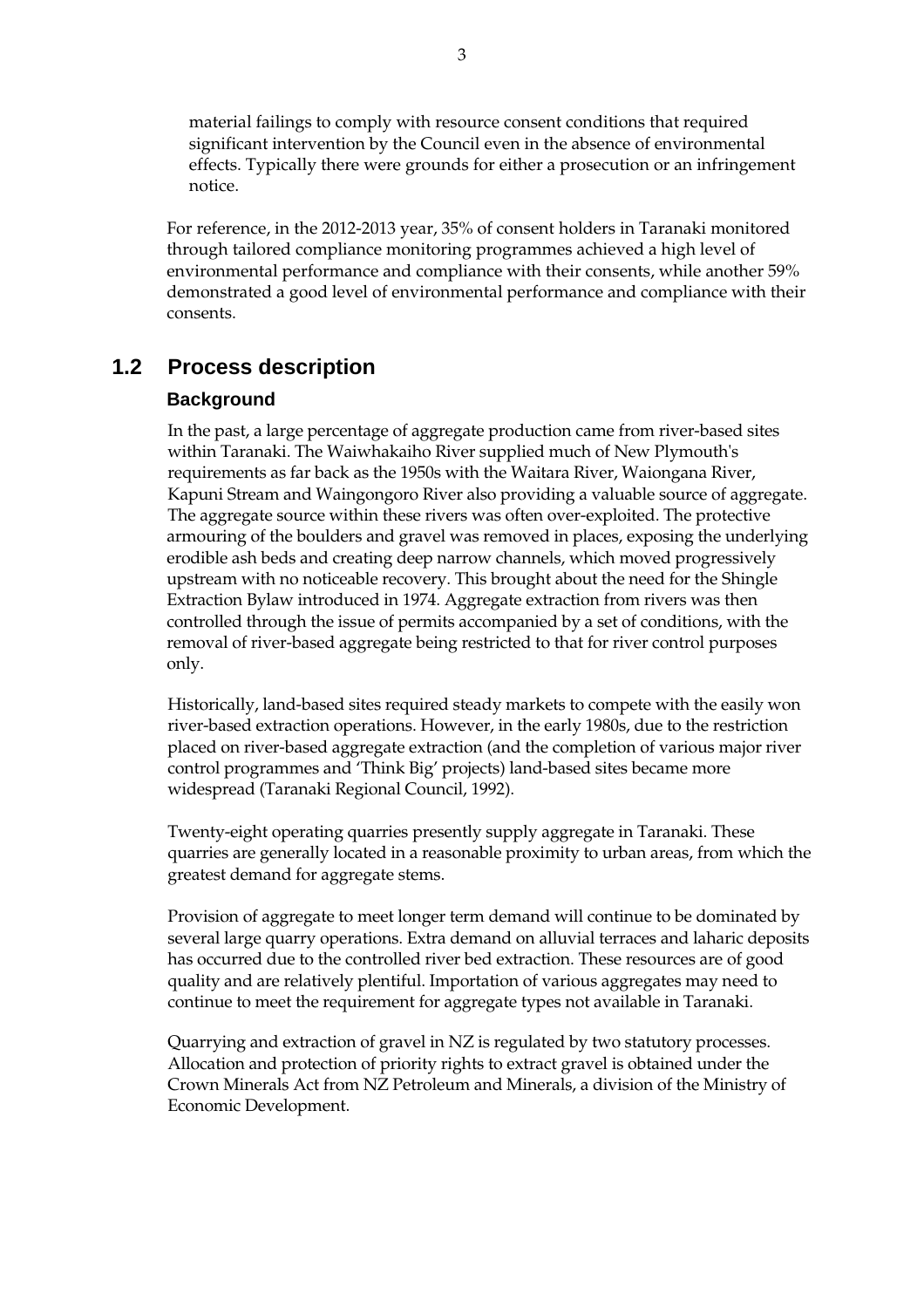Regulatory responsibility for control of environmental effects of quarrying and extraction is under the RMA 1991 as applied by respective regional councils. In some cases these controls may act as a constraint or limitation on allocation decisions.

Sections 15 and 30 of the Resource Management Act 1991 give regional councils responsibility for the discharge of contaminants into the environment. Discharges of water into water, contaminants onto or into land that may result in water contamination, and contaminants from industrial premises into air or onto/into land, may not take place unless expressly allowed by a rule in a regional plan, a resource consent, or regulations. Aggregate extraction usually involves washing aggregates, and therefore requires the discharge of wastes. Other discharges, such as emissions to air from crushing and processing plants, disposal of spoil and solid wastes, and discharges of stormwater are also the responsibility of regional councils.

## **1.2.1 Winstone Aggregates Ltd – Wiremu Road Quarry**

The Winstone aggregates quarry operation is located near the corner of Arawhata Road and Wiremu Road, approximately 12 km inland from the coast, and 4 km below the Egmont National Park boundary. The quarry is situated between two unnamed tributaries of the Manganui Stream, in the Oaonui catchment (Figure 1).



**Figure 1** Location of Winstone Aggregate – Wiremu Road quarry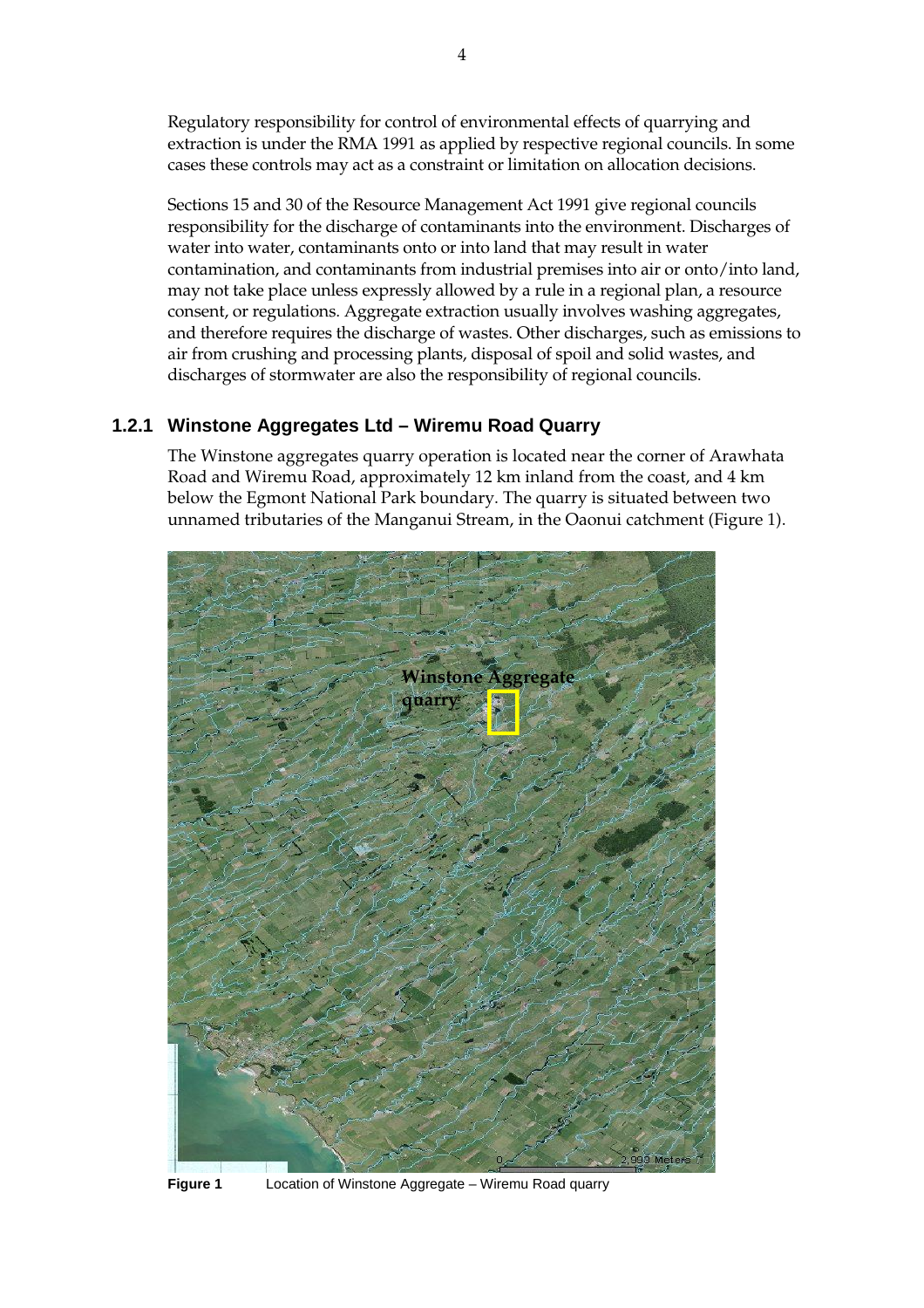The site was first excavated in 1983. Winstone Aggregates began operating at the site in September 2000.This site is well established and presently covers an area of approximately 34 ha, including roads, reinstated land and treatment ponds (Figure 2).

Until 25 July 2008 resource consent **1509-3** restricted the maximum active stormwater catchment area to six hectares. The Company successfully applied for a change of consent conditions to increase the active catchment area to 40 hectares. The operation continues to extract aggregate from extensive volcaniclastic (lahar) deposits in the area. The hummocky lahar landforms which contain the aggregate resource are visible in Figure 2 (below).

Plant and equipment includes excavators, haul trucks, screen and crusher, washers, and office buildings.

 The quarry site is bisected by Wiremu Road into two main areas, referred to here as the upper (northern) and lower (southern) sites. Bunding and contouring is used to isolate stormwater generated within the active sites from the surrounding land. Within the active sites, further bunding, contouring and channelling directs site stormwater and washwater to the treatment ponds.

 The upper site includes an excavation area, product stockpiles, stormwater and groundwater treatment ponds. The ponds at the upper site discharge into an unnamed tributary at designated site IND001028 (Figure 3).

 The lower site is the larger of the two, and includes the offices, excavation pits, product stockpiles, processing areas, and the washwater, stormwater and groundwater treatment ponds, and reinstated land. Washwater is treated through a series of five ponds, prior to being gravity fed to a large (former) excavation pit for recycling. Recycling minimises the volume of water abstracted for washing and discharge. The ponds at the lower site discharge into an unnamed tributary at designated site IND001023 (Figure 3).

 Reinstatement is carried out using hard fill and other inert materials sourced from the quarry property.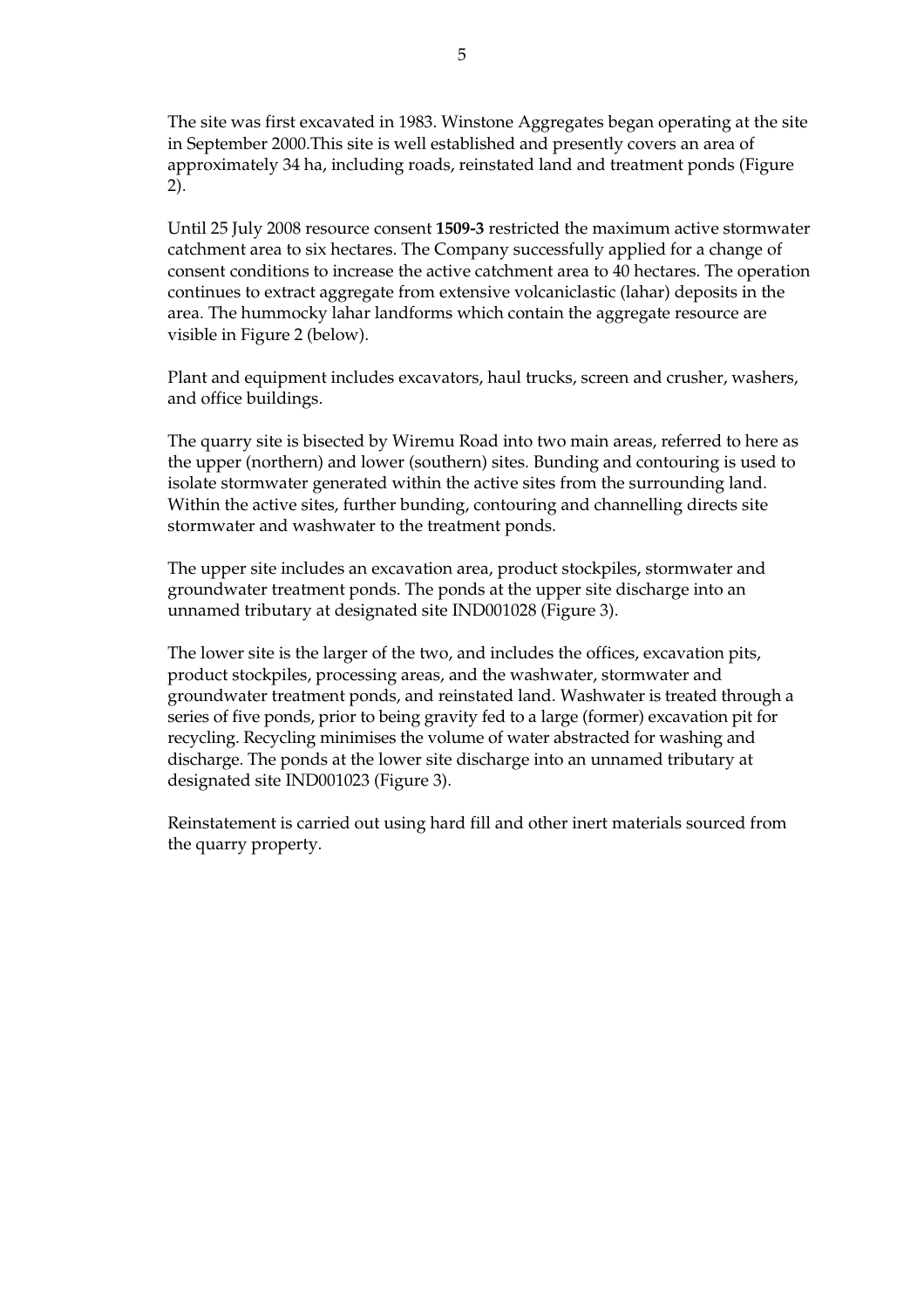

**Figure 2** Wiremu Road quarry aerial view of site and waterways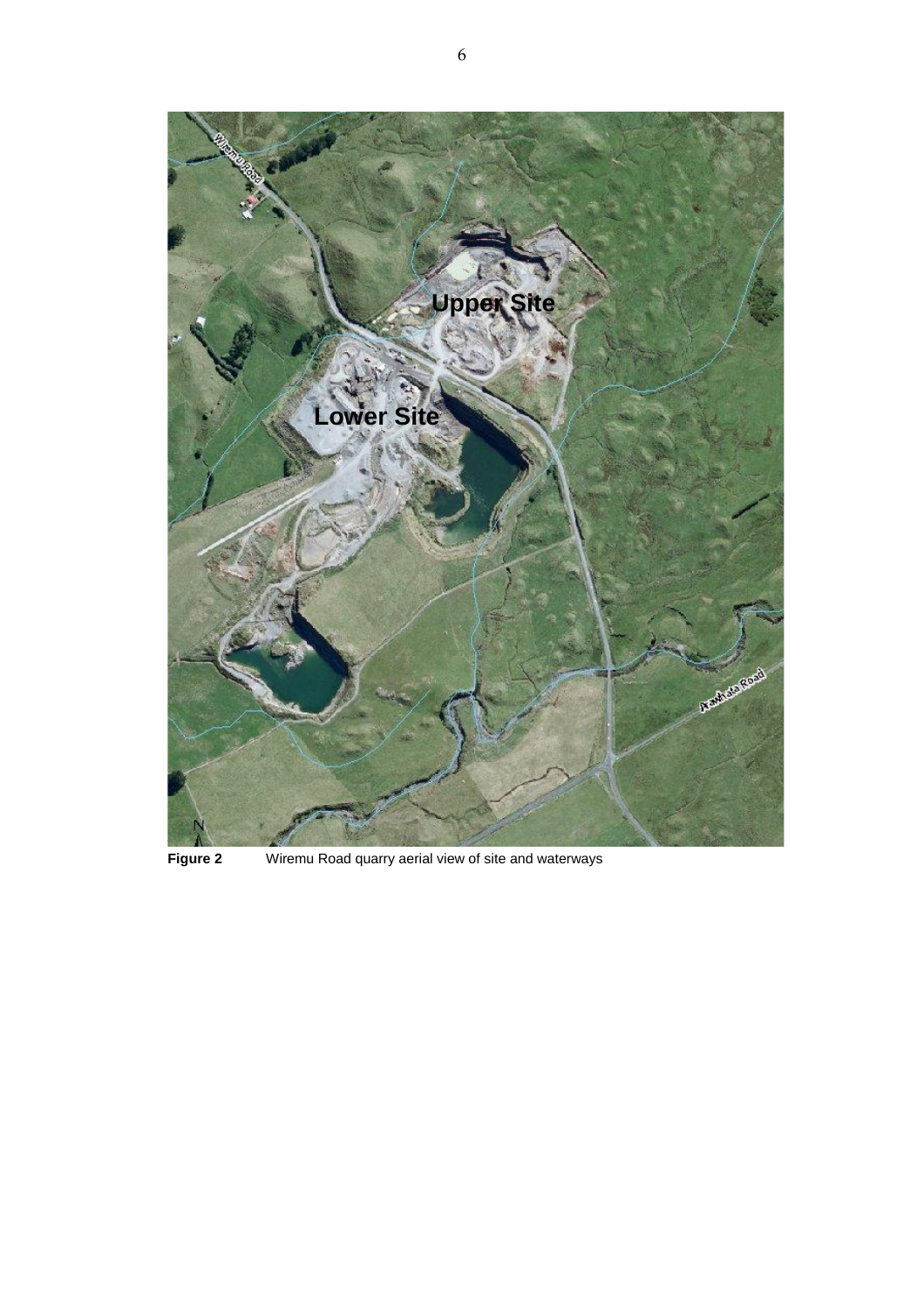

**Figure 3** Wiremu Road quarry site layout, sampling sites and waterways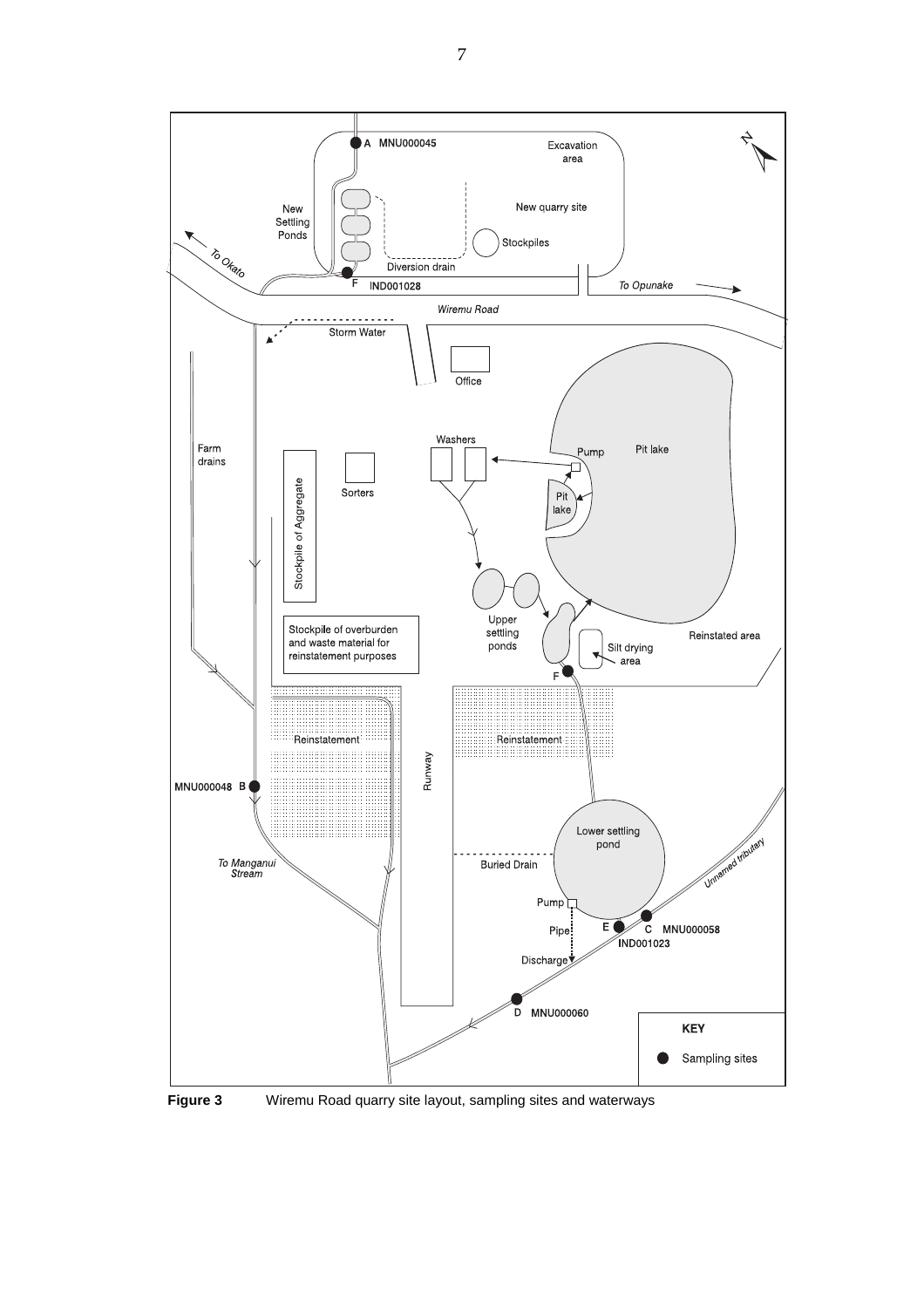## **1.3 Resource consents**

#### **1.3.1 Water abstraction permit**

Section 14 of the Resource Management Act stipulates that no person may take, use, dam or divert any water, unless the activity is expressly allowed for by a resource consent or a rule in a regional plan, or it falls within some particular categories set out in Section 14.

Sufficient volumes of water within streams and rivers to protect aquatic habitat is a primary concern of the Regional Council with respect to water abstraction permits. Water abstraction for quarries is primarily only required for the washing of aggregate, and in this regard the Council encourages the recycling of both washwater and stormwater to minimise the requirement to abstract surface water.

Often when combined with efficient recycling, the small volumes of surface water required to be abstracted for washing at quarries fit within the permitted activity rule [Rule 15] of the Regional Fresh Water Plan for Taranaki. That is, the abstraction volume shall not exceed 50 cubic metres per day, and the abstraction rate shall not exceed 1.5 litres per second.

Winstone Aggregates hold water abstraction permit **1508-3** to take water from an unnamed tributary of the Manganui Stream in the Oaonui catchment for quarrying purposes**.** 

There are two conditions attached to this consent.

Condition 1 states the maximum rate of water abstraction, (25 litres per second).

Condition 2 states consent review dates.

A copy of the permit is attached to this report in Appendix I.

#### **1.3.2 Water discharge permit**

Section 15(1)(a) of the Resource Management Act stipulates that no person may discharge any contaminant into water, unless the activity is expressly allowed for by a resource consent or a rule in a regional plan, or by national regulations.

 Water quality is a primary concern to the Regional Council with regard to aggregate extraction. A quarry can operate as either a dry quarry, discharging only stormwater or a washing quarry, where aggregate washing facilities are in place. Many of the quarries in Taranaki have some form of washing facility and also operate in the vicinity of a water body or have some form of discharge into a water body.

 Waste water from aggregate washing has a high silt concentration. Discharge of this water into a waterbody, particularly to a river during low flow, results in a smothering of in stream life and deterioration in aesthetic conditions and can affect downstream abstractions of water, local fisheries and recreational activity.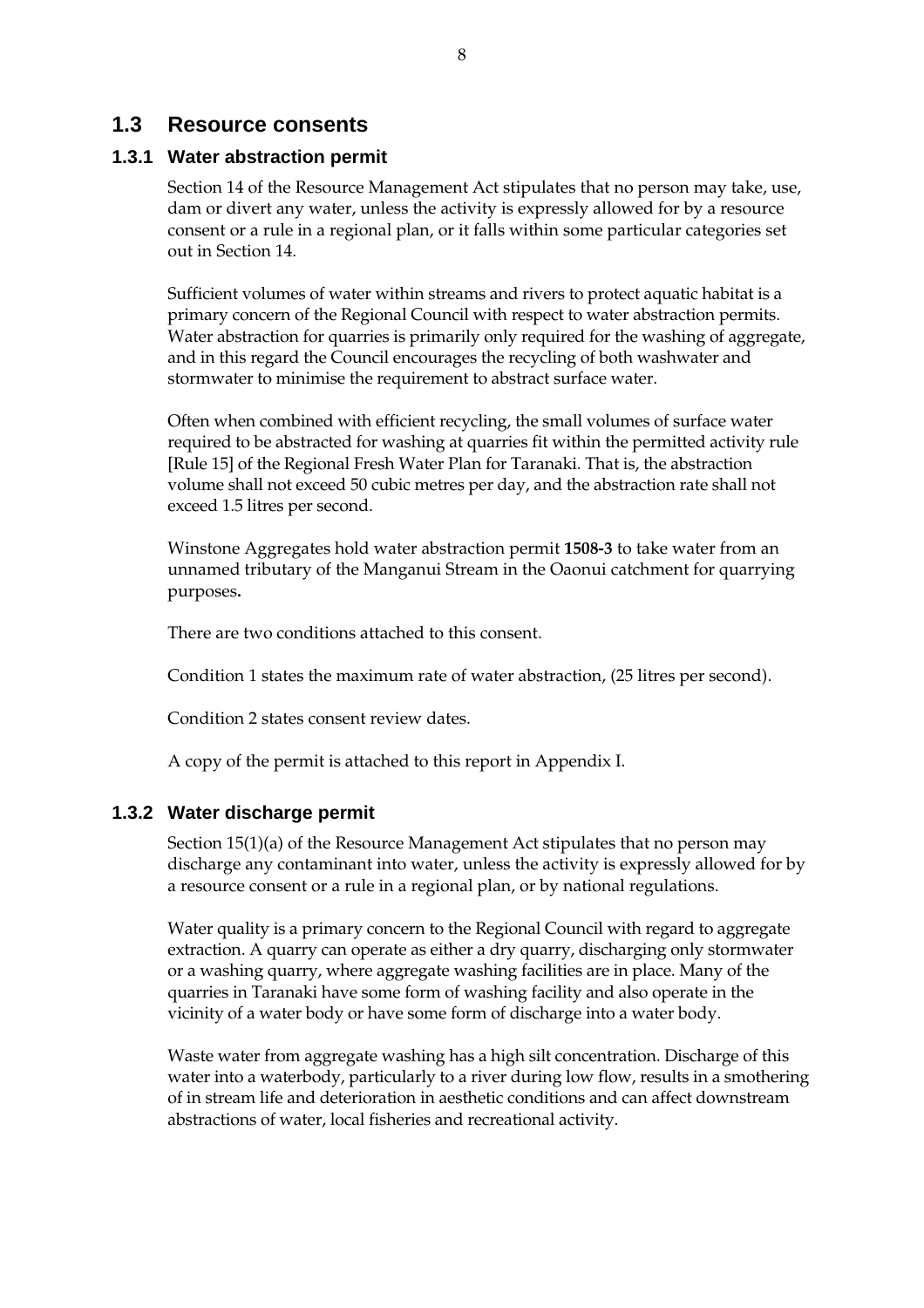Stormwater is generally less contaminated (in terms of silt concentration) and run-off tends to occur when rivers are in higher flow. This means that the effect of silt contamination is reduced due to lower quantities, dilution and carrying capacity. The installation of appropriate stormwater diversion structures, together with construction and maintenance of contaminated stormwater and aggregate washing discharge treatment facilities are most important in maintaining water quality.

Winstone Aggregates hold water discharge permit **1509-3** to discharge treated stormwater and washwater from quarrying activities into an unnamed tributary of the Manganui Stream.

There are fifteen special conditions attached to this consent.

Condition 1 requires consent holder to adopt best practicable option.

Condition 2 states there is to be no direct discharge of untreated stormwater or washwater.

Conditions 3 and 4 state the washing areas are to be bunded and recirculation systems implemented to minimise any discharge.

Condition 5 requires the active quarry site be bunded.

Condition 6 requires the consent holder to undertake measures to control erosion and minimise silt and sediment in stormwater.

Condition 7 requires progressive reinstatement of the site.

Condition 8 requires proper and efficient maintenance and operation of silt control structures.

Condition 9 states concentration limits.

Condition 10 relates to mixing zone.

Condition 11 states that the site is to be reinstated on cessation of quarrying.

Condition 12 requires consent holder to maintain a contingency plan for the site.

Condition 13 states the maximum discharge of treated stormwater and washwater.

Condition 14 states the maximum active stormwater catchment area.

Condition 15 is a review provision.

A copy of the permit is attached to this report in Appendix I.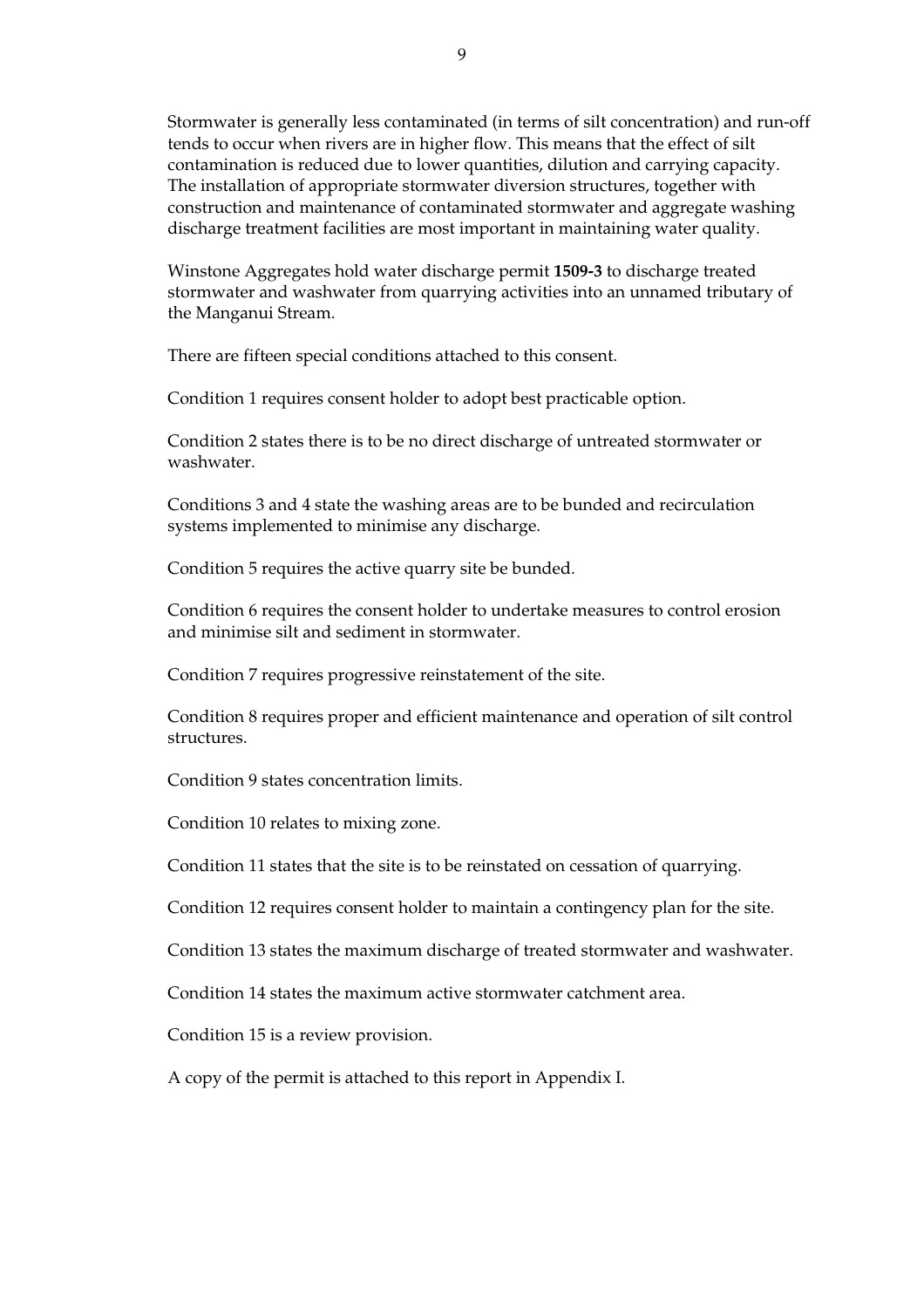#### **1.3.3 Air discharge permit**

Section 15(1)(c) of the Resource Management Act stipulates that no person may discharge any contaminant from any industrial or trade premises into air, unless the activity is expressly allowed for by a resource consent, a rule in a regional plan, or by national regulations.

Rule 16 of the Council's Regional Air Quality Plan for Taranaki (July 2011) allows the discharge of emissions from quarrying operations as a permitted activity, subject to compliance with various environmental performance conditions.

Winstone Aggregates holds no air discharge consent for the Wiremu Road quarry operation because airborne discharges (mostly dust) meet the requirements of Rule 16 of the Regional Air Quality Plan.

## **1.4 Monitoring programme**

Section 35 of the Resource Management Act sets out obligation/s upon the Taranaki Regional Council to: gather information, monitor, and conduct research on the exercise of resource consents, and the effects arising, within the Taranaki region and report upon these.

The Taranaki Regional Council may therefore make and record measurements of physical and chemical parameters, take samples for analysis, carry out surveys and inspections, conduct investigations, and seek information from consent holders.

The monitoring programme for Winstone Aggregates at the Wiremu Road site consists of three primary components.

#### **1.4.1 Programme liaison and management**

There is generally a significant investment of time and resources by the Taranaki Regional Council in ongoing liaison with resource consent holders over consent conditions and their interpretation and application, in discussion over monitoring requirements, preparation for any reviews, renewals, or new consents, advice on the Council's environmental management strategies and the content of regional plans, and consultation on associated matters.

#### **1.4.2 Site inspections**

The Winstone Aggregates, Wiremu Road quarry site was visited four times during the monitoring period. With regard to consents for the abstraction of and discharge to water, the main points of interest were plant processes with potential or actual discharges to receiving watercourses, including contaminated stormwater and process washwaters. Air inspections focused on plant processes with associated actual and potential emission sources and characteristics, including potential odour, dust, noxious or offensive emissions. Sources of data being collected by the consent holder were identified and accessed, so that performance in respect of operation, internal monitoring, and supervision could be reviewed by the Council. The neighbourhood was surveyed for environmental effects.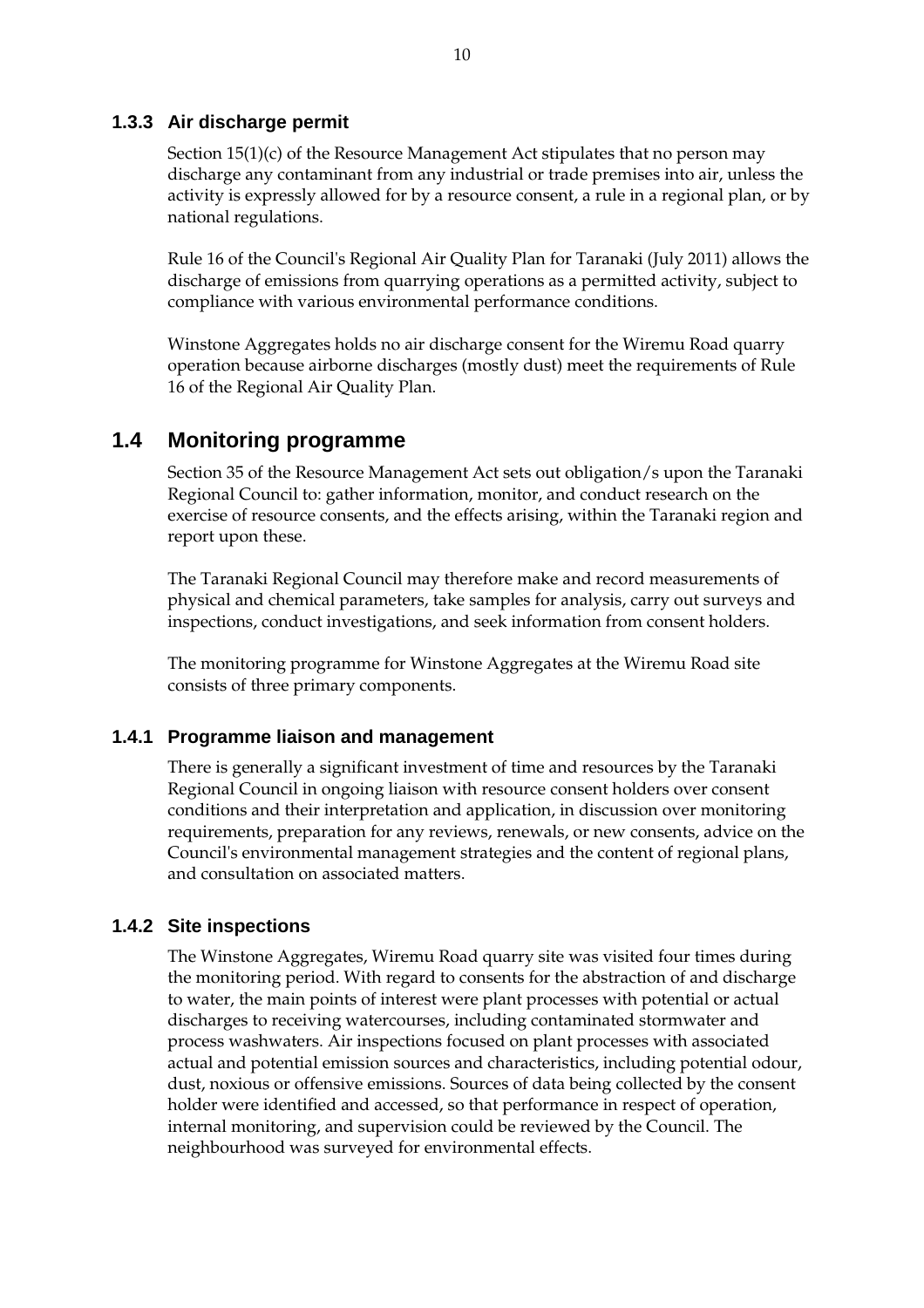## **1.4.3 Chemical sampling**

Sampling at the Winstone Aggregates quarry is scheduled to be undertaken only when warranted, at the discretion of the inspecting officer. During the period under review it was deemed unnecessary.

It was noted during inspections of the site that the discharge from the ponds was having no adverse visual effect on the receiving waters.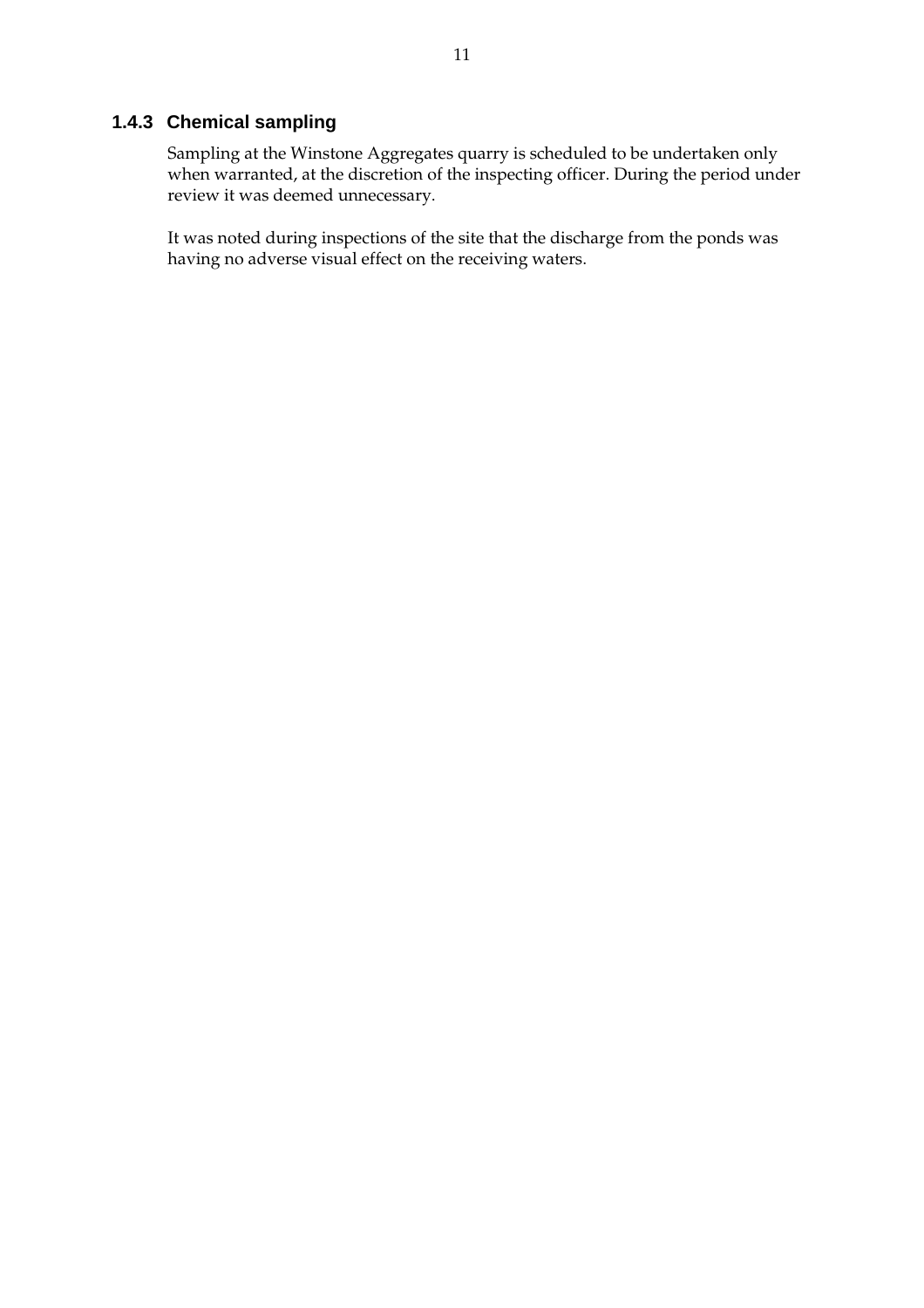## **2. Results**

## **2.1 Water**

## **2.1.1 Inspections**

#### **23 October 2012**

The inspecting officer was met onsite with the consent holder. There was no processing at the time of inspection. There was a lot of product stockpiled onsite. The silt ponds looked good and there was no visual impact on the receiving waters. The reinstated areas were tidy. However, the flow meter had not been installed. Overall the site was tidy.

#### **19 December 2012**

There was material being processed on both sides of the quarry at the time of inspection; no washing was occurring. All the silt ponds looked good with no visual impact in the receiving waters. It was not determined if the flow meter had been installed at the time of inspection. The reinstated areas looked good. Extraction area and site was tidy.

## **3 April 2013**

There was washing occurring on both sides of the quarry at the time of inspection. All the silt ponds looked good with no visual impact on the receiving waters. The extraction area had been extended and this area was tidy. There had been minimal re-instatement since the last inspection. There was a lot of material stockpiled onsite. Overall the site were tidy.

#### **28 June 2013**

There was no noticeable dust or odour beyond site boundary. Processing and stockpiling of material was being undertaken at time of inspection. Dam looked satisfactory and a flow meter had been installed to measure and record the discharge to the unnamed tributary. Silt ponds looked to be working well and the receiving waterbody looked visibly clear of silt, sediment and hydrocarbons. The site looked tidy and appeared to be operating within consent conditions.

## **2.1.2 Results of abstraction and discharge monitoring**

No samples were collected from the site as the discharge from the site was having no adverse visual effect on the receiving waters.

## **2.1.3 Results of receiving environment monitoring**

No receiving environment monitoring was undertaken during the period under review. Inspections of the site found the discharge was having no visual effect on the receiving waters.

## **2.2 Air**

## **2.2.1 Inspections**

Air monitoring inspections were carried out in conjunction with routine compliance monitoring inspections. There were no issues noted with regard to discharges to air. No dust, odour or other emissions were observed during inspections.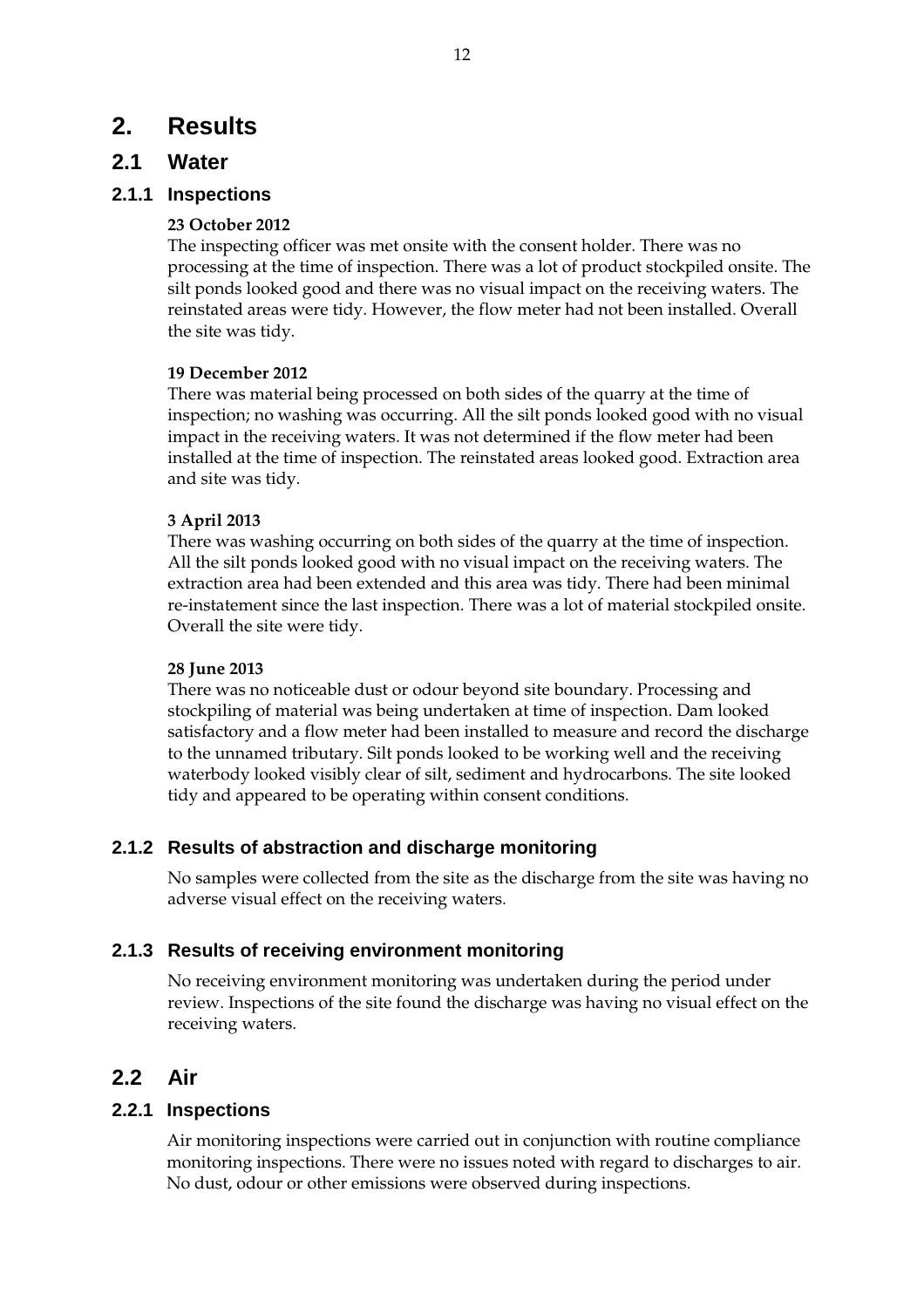## **2.3 Investigations, interventions, and incidents**

The monitoring programme for the year was based on what was considered to be an appropriate level of monitoring, review of data, and liaison with the consent holder. During the year matters may arise which require additional activity by the Council e.g. provision of advice and information, or investigation of potential or actual courses of non-compliance or failure to maintain good practices. A pro-active approach that in the first instance avoids issues occurring is favoured.

The Taranaki Regional Council operates and maintains a register of all complaints or reported and discovered excursions from acceptable limits and practices, including non-compliance with consents, which may damage the environment. The Unauthorised Incident Register (UIR) includes events where the company concerned has itself notified the Council. The register contains details of any investigation and corrective action taken.

Complaints may be alleged to be associated with a particular site. If there is potentially an issue of legal liability, the Council must be able to prove by investigation that the identified company is indeed the source of the incident (or that the allegation cannot be proven).

In the 2012-2013 monitoring period, there were no incidents recorded by the Council that were associated with operations at the Winstone Aggregates quarry.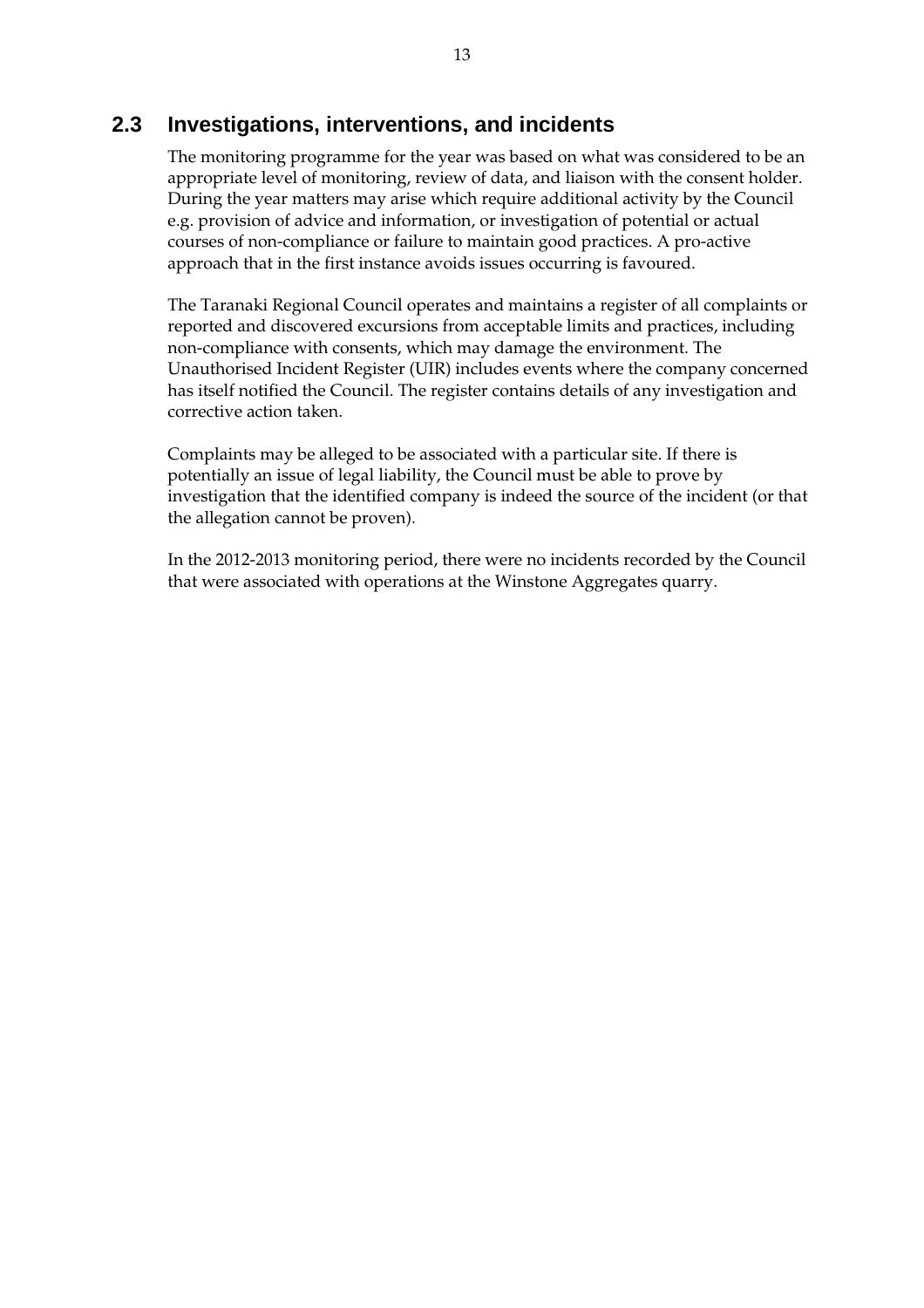## **3. Discussion**

## **3.1 Discussion of site performance**

During the 2012-2013 monitoring period the Council carried out four inspections of the Winstone Aggregates quarry site. The site was found to be tidy and well managed. The ponds and bunding generally looked good. There was no discolouration of, or any other effects on the receiving waters noted during inspections of the site.

## **3.2 Environmental effects of exercise of consents**

The main potential effect on waterways that quarries have is the discharge of washwater containing high suspended solids concentrations into nearby waterways. Such discharges may result in discolouration of the waterway near the discharge point and smothering of benthic stream life, which can also form a barrier to fish movement and may affect fish spawning habitats.

The Taranaki Regional Council monitors for possible effects on stream life by conducting a visual inspections of the streambed both upstream and downstream of the quarry.

Inspections found the site to be tidy and well managed. There were no adverse effects noted as a result of the discharge on any occasion during the period under review. No chemical sampling was undertaken as it was not warranted.

## **3.3 Evaluation of performance**

A tabular summary of the consent holder's compliance record for the year under review is set out in Tables 1 and 2.

| Table 1 | Summary of performance for Consent 1509-3 to discharge treated stormwater and |
|---------|-------------------------------------------------------------------------------|
|         | washwater                                                                     |

|    | <b>Condition requirement</b>                                              | Means of monitoring during period under review | <b>Compliance</b><br>achieved? |
|----|---------------------------------------------------------------------------|------------------------------------------------|--------------------------------|
| 1. | Adopt best practicable option                                             | Inspections of site                            | Yes                            |
| 2. | No direct discharge of untreated<br>stormwater or washwater               | Inspections of site                            | Yes                            |
| 3. | Washing area to be bunded                                                 | Inspections of site                            | Yes                            |
| 4. | Implementation of appropriate<br>recirculation systems                    | Inspections of site                            | Yes                            |
| 5. | Bunding of active quarry area                                             | Inspections of site                            | Yes                            |
| 6. | Control erosion and minimise silt and<br>sediment in stormwater catchment | Inspections of site                            | Yes                            |
| 7. | Progressive reinstatement of the<br>quarry site                           | Inspections of site                            | Yes                            |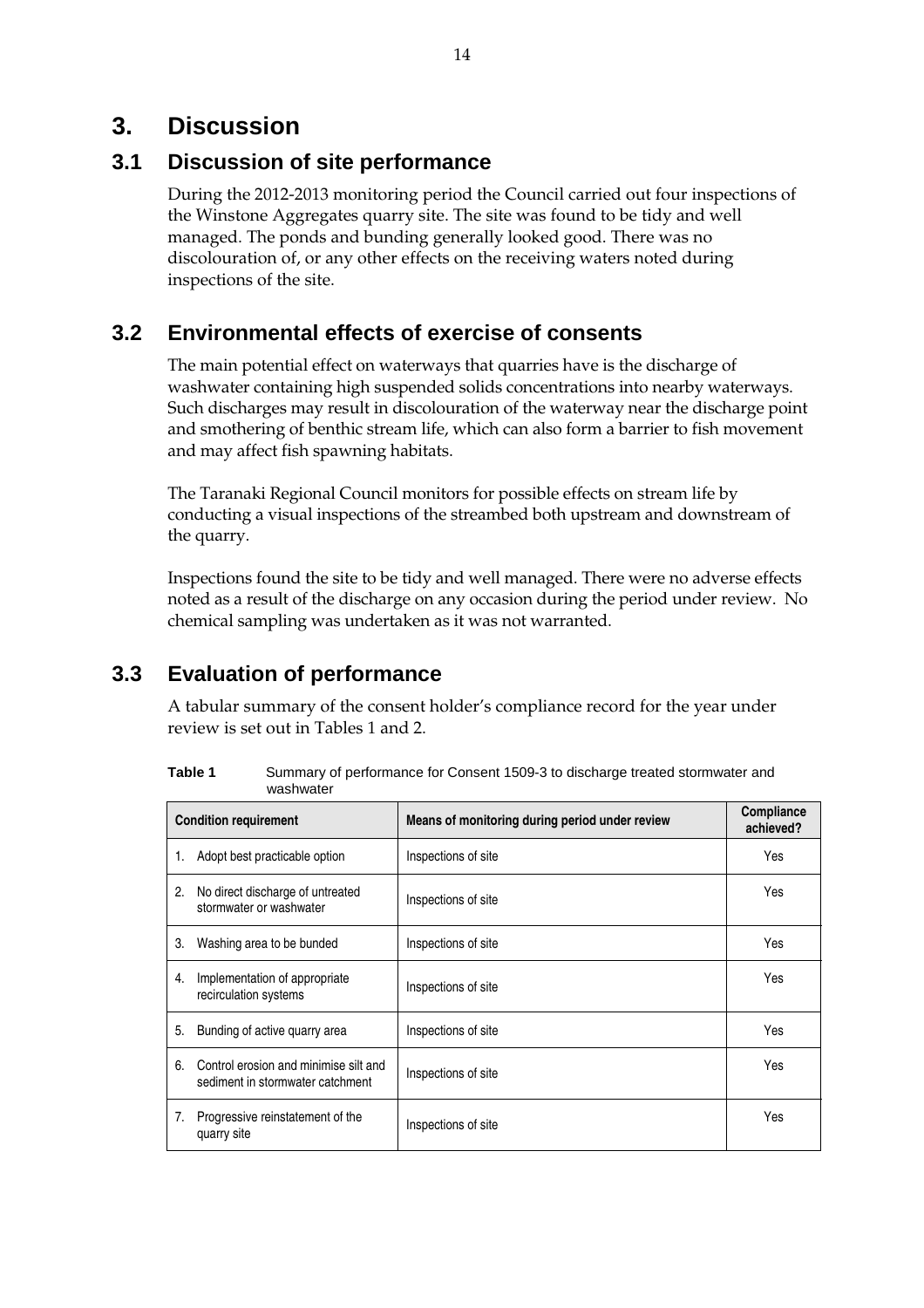| <b>Condition requirement</b> |                                                                                                           | Means of monitoring during period under review        | Compliance<br>achieved? |
|------------------------------|-----------------------------------------------------------------------------------------------------------|-------------------------------------------------------|-------------------------|
| 8.                           | Properly maintain erosion control<br>structures                                                           | Inspections of site                                   | Yes                     |
| 9.                           | Concentration limits                                                                                      | No samples collected during period under review       | Yes                     |
|                              | 10. Mixing zone                                                                                           | Inspections                                           | Yes                     |
|                              | 11. Reinstatement of site on cessation of<br>quarrying                                                    | N/A                                                   | N/A                     |
|                              | 12. Maintain contingency plan                                                                             | Updated contingency plan approved August 2010         | Yes                     |
|                              | 13. Maximum discharge rate for<br>stormwater and washwater                                                | Inspections of site                                   | Yes                     |
|                              | 14. Maximum stormwater catchment area                                                                     | Inspections of site                                   | Yes                     |
|                              | 15. Review provision                                                                                      | Last review date June 2012, Consent expires June 2018 | N/A                     |
|                              | Overall assessment of consent compliance and environmental performance in respect of this consent<br>High |                                                       |                         |

 $N/A$  = not applicable

#### **Table 2** Summary of performance for Consent 1508-3 to take water from an unnamed tributary of the Manganui Stream

| <b>Condition requirement</b>                                                                              | Means of monitoring during period under review   | Compliance<br>achieved? |
|-----------------------------------------------------------------------------------------------------------|--------------------------------------------------|-------------------------|
| Rate of abstraction not to exceed 25<br>litres/second                                                     | Site inspection                                  | Yes                     |
| Review provision                                                                                          | Last review date June 2012, Consent expires 2018 | N/A                     |
| Overall assessment of consent compliance and environmental performance in respect of this consent<br>High |                                                  |                         |

N/A =not applicable

Winstone Aggregates achieved a high level of environmental performance and compliance with resource consents during the monitoring period under review. There were no unauthorised incidents, complaints or any other need for Council intervention.

## **3.4 Recommendations from the 2011-2012 Annual Report**

In the 2011-2012 Annual Report, it was recommended:

- 1. THAT monitoring of discharges from Winstone Aggregates' Wiremu Road quarry in the 2012-2013 year continue at the same level as in 2011-2012.
- 2. THAT the option for a review of resource consents **1508-3** and **1509-3** in June 2013, as set out in conditions 15 and 2 of the consents, not be exercised, on the grounds that the conditions are adequate to deal with adverse effects.

These recommendations were implemented during the year under review.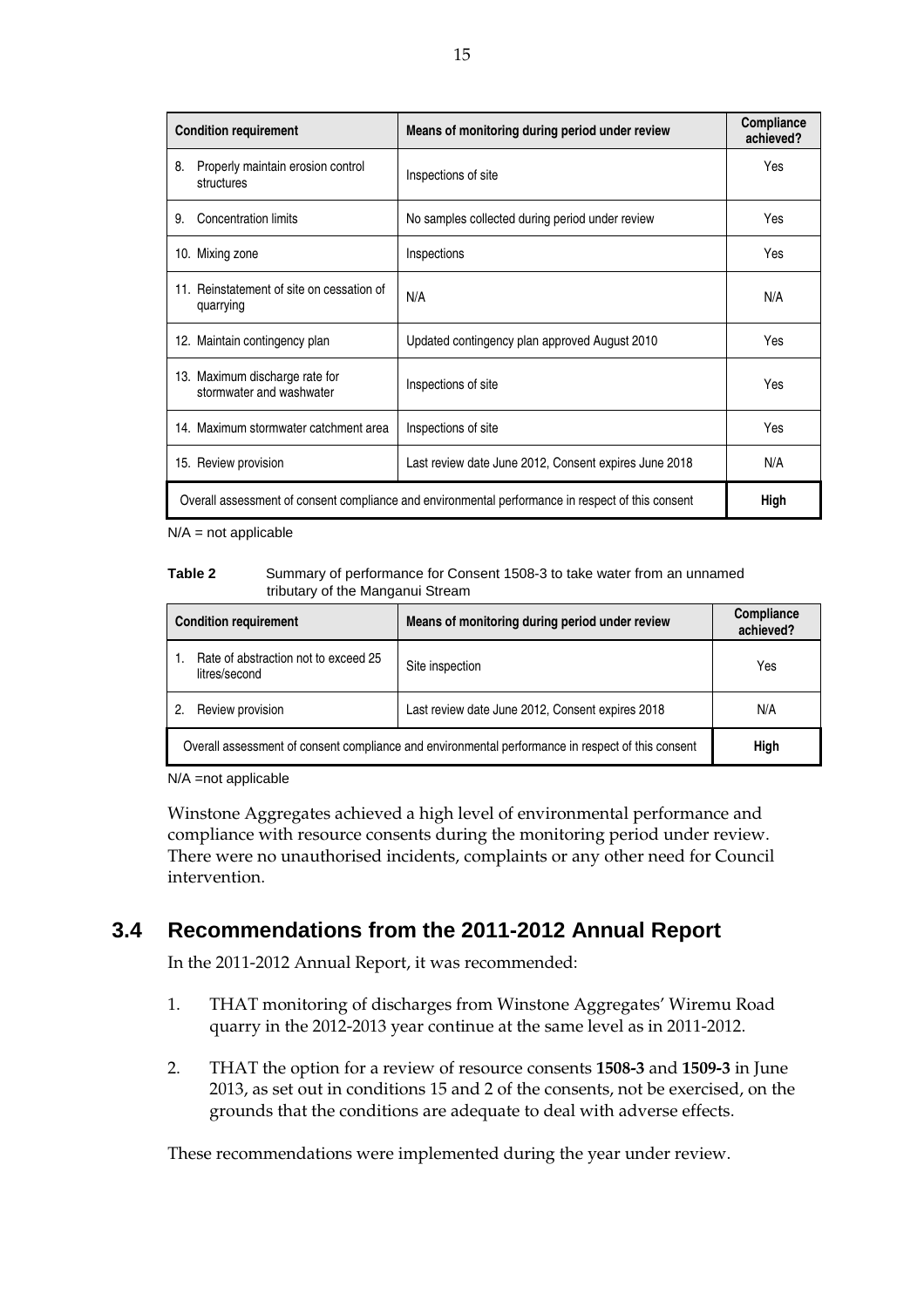## **3.5 Alterations to monitoring programmes for 2013-2014**

In designing and implementing the monitoring programmes for air/water discharges in the region, the Taranaki Regional Council has taken into account the extent of information made available by previous authorities, its relevance under the Resource Management Act, the obligations of the Act in terms of monitoring emissions/discharges and effects, and subsequently reporting to the regional community, the scope of assessments required at the time of renewal of permits, and the need to maintain a sound understanding of industrial processes within Taranaki emitting to the atmosphere/discharging to the environment.

It is proposed that for 2013-2014, the monitoring programme for the Winstone Aggregates Wiremu Road quarry remains unchanged.

## **3.6 Exercise of optional review of consent**

The last optional review date was June 2012. No review was undertaken as the conditions of consents are adequate to deal with any adverse effects.

Both consents are due to expire June 2018.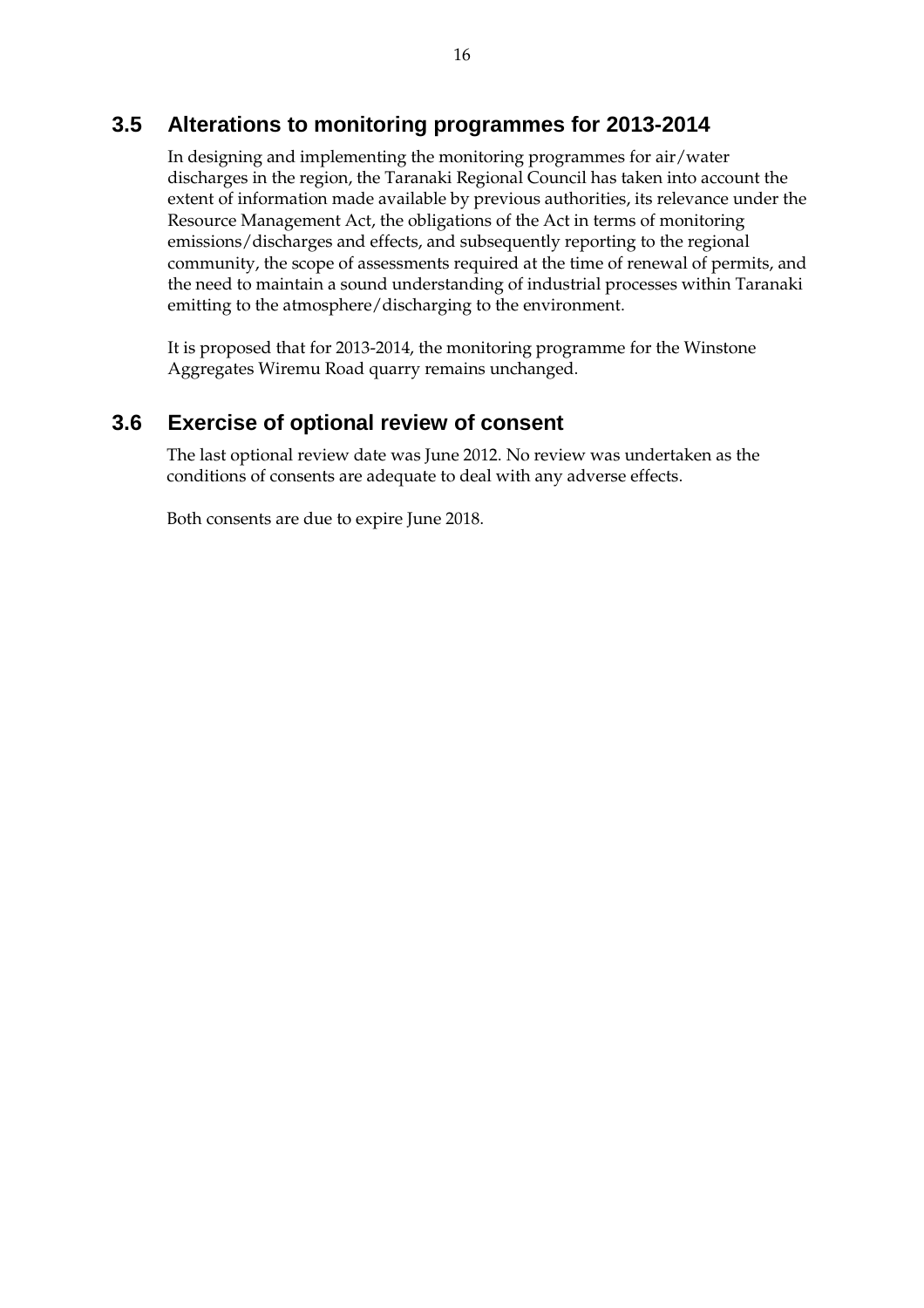# **4. Recommendations**

1. THAT monitoring of consented activities at Winstone Aggregates Wiremu Road quarry in the 2013-2014 year continues at the same level as in 2012-2013.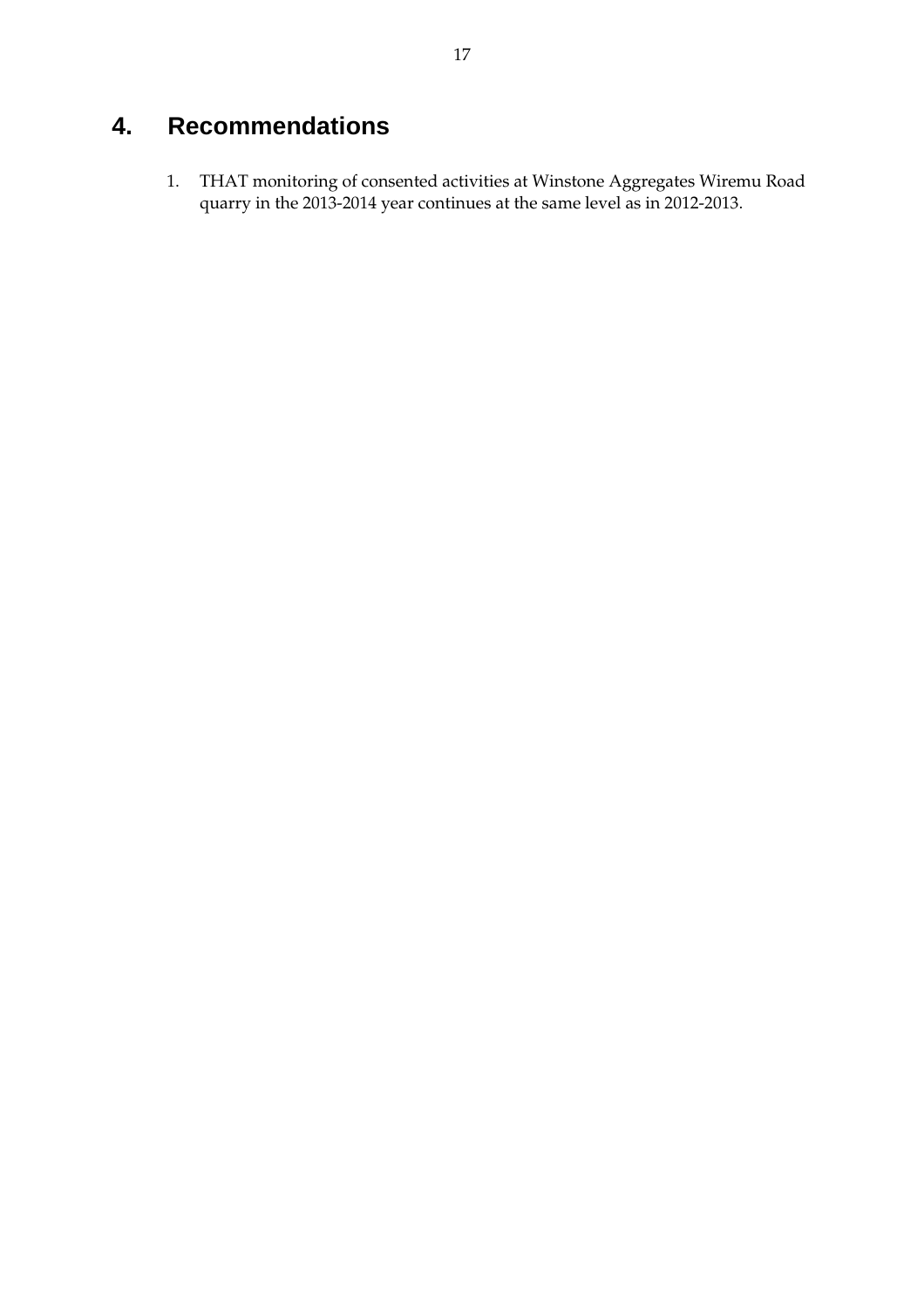# **Glossary of common terms and abbreviations**

The following abbreviations and terms are used within this report:

| $Al^*$        | aluminium                                                                                    |
|---------------|----------------------------------------------------------------------------------------------|
| $As*$         | arsenic                                                                                      |
| Biomonitoring | assessing the health of the environment using aquatic organisms                              |
| <b>BOD</b>    | biochemical oxygen demand. A measure of the presence of degradable                           |
|               | organic matter, taking into account the biological conversion of                             |
|               | ammonia to nitrate                                                                           |
| <b>BODF</b>   | biochemical oxygen demand of a filtered sample                                               |
| bund          | a wall around a tank to contain its contents in the case of a leak                           |
| <b>CBOD</b>   | carbonaceous biochemical oxygen demand. A measure of the presence                            |
|               | of degradable organic matter, excluding the biological conversion of                         |
|               | ammonia to nitrate                                                                           |
| cfu           | colony forming units. A measure of the concentration of bacteria                             |
|               | usually expressed as per 100 millilitre sample                                               |
| <b>COD</b>    | chemical oxygen demand. A measure of the oxygen required to oxidise                          |
|               | all matter in a sample by chemical reaction                                                  |
| Condy         | conductivity, an indication of the level of dissolved salts in a sample,                     |
|               | usually measured at $20^{\circ}$ C and expressed in mS/m                                     |
| $Cu*$         | copper                                                                                       |
| Cumec         | A volumetric measure of flow- 1 cubic metre per second $(1 \text{ m}^3 \text{s}^{-1})$       |
| <b>DO</b>     | dissolved oxygen                                                                             |
| <b>DRP</b>    | dissolved reactive phosphorus                                                                |
| E.coli        | escherichia coli, an indicator of the possible presence of faecal material                   |
|               | and pathological micro-organisms. Usually expressed as colony forming                        |
|               | units per 100 millilitre sample                                                              |
| Ent           | enterococci, an indicator of the possible presence of faecal material and                    |
|               | pathological micro-organisms. Usually expressed as colony forming                            |
|               | units per 100 millilitre of sample                                                           |
| F             | fluoride                                                                                     |
| FC            | faecal coliforms, an indicator of the possible presence of faecal material                   |
|               | and pathological micro-organisms. Usually expressed as colony forming                        |
|               | units per 100 millilitre sample                                                              |
| fresh         | elevated flow in a stream, such as after heavy rainfall                                      |
| $\rm g/m^3$   | grams per cubic metre, and equivalent to milligrams per litre (mg/L). In                     |
|               | water, this is also equivalent to parts per million (ppm), but the same                      |
|               | does not apply to gaseous mixtures                                                           |
| Incident      | an event that is alleged or is found to have occurred that may have                          |
|               | actual or potential environmental consequences or may involve non-                           |
|               | compliance with a consent or rule in a regional plan. Registration of an                     |
|               | incident by the Council does not automatically mean such an outcome<br>had actually occurred |
| Intervention  | action/s taken by Council to instruct or direct actions be taken to avoid                    |
|               | or reduce the likelihood of an incident occurring                                            |
| Investigation | action taken by Council to establish what were the                                           |
|               | circumstances/events surrounding an incident including any                                   |
|               | allegations of an incident                                                                   |
| 1/s           | litres per second                                                                            |
|               |                                                                                              |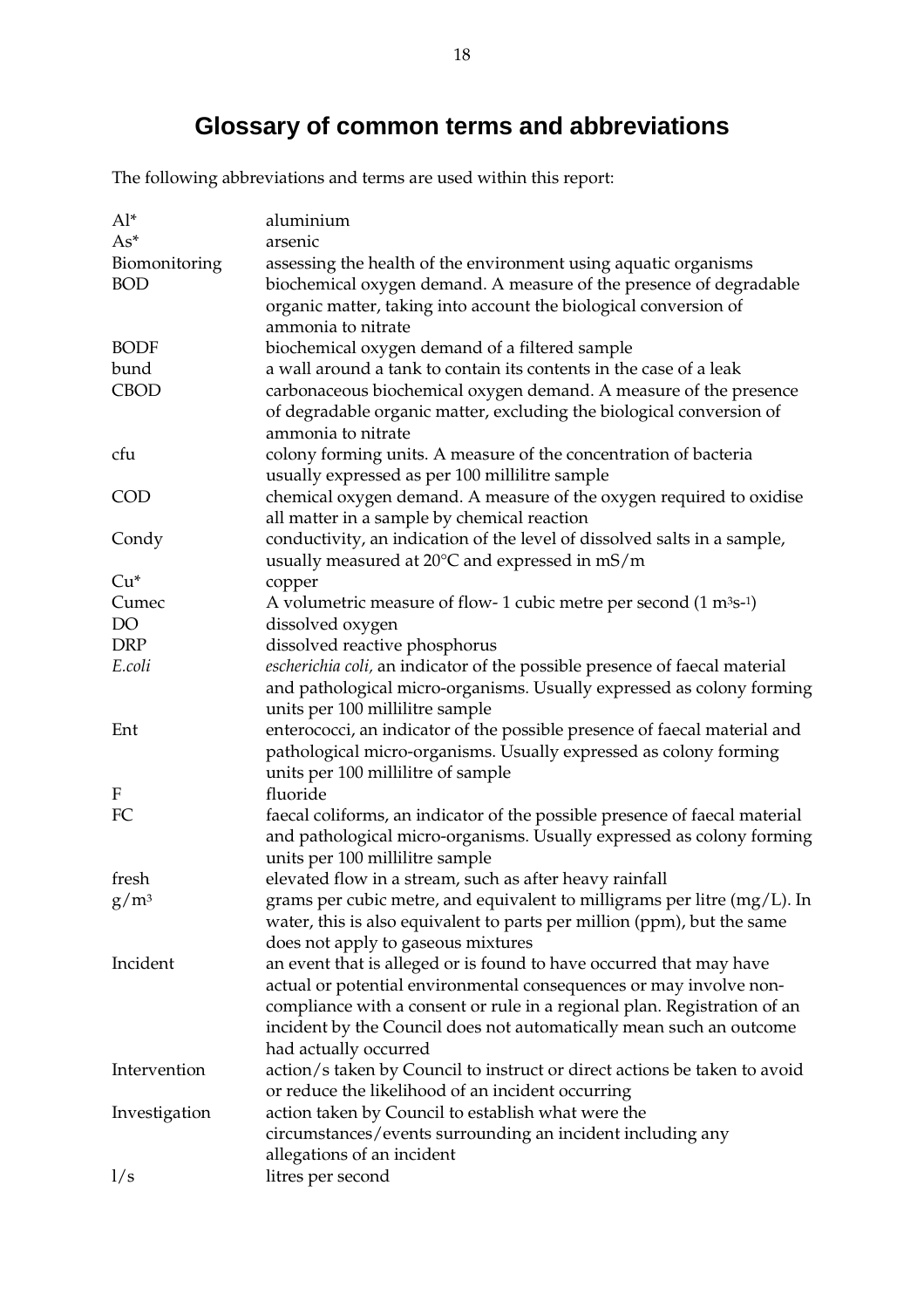| <b>MCI</b>       | macroinvertebrate community index; a numerical indication of the state<br>of biological life in a stream that takes into account the sensitivity of the<br>taxa present to organic pollution in stony habitats                                                                                                                       |
|------------------|--------------------------------------------------------------------------------------------------------------------------------------------------------------------------------------------------------------------------------------------------------------------------------------------------------------------------------------|
| mS/m             | millisiemens per metre                                                                                                                                                                                                                                                                                                               |
| mixing zone      | the zone below a discharge point where the discharge is not fully mixed<br>with the receiving environment. For a stream, conventionally taken as a<br>length equivalent to 7 times the width of the stream at the discharge<br>point                                                                                                 |
| NH <sub>4</sub>  | ammonium, normally expressed in terms of the mass of nitrogen (N)                                                                                                                                                                                                                                                                    |
| NH <sub>3</sub>  | unionised ammonia, normally expressed in terms of the mass of nitrogen<br>(N)                                                                                                                                                                                                                                                        |
| NO <sub>3</sub>  | nitrate, normally expressed in terms of the mass of nitrogen (N)                                                                                                                                                                                                                                                                     |
| <b>NTU</b>       | Nephelometric Turbidity Unit, a measure of the turbidity of water                                                                                                                                                                                                                                                                    |
| O&G              | oil and grease, defined as anything that will dissolve into a particular<br>organic solvent (e.g. hexane). May include both animal material (fats)<br>and mineral matter (hydrocarbons)                                                                                                                                              |
| $Pb^*$           | lead                                                                                                                                                                                                                                                                                                                                 |
| pH               | a numerical system for measuring acidity in solutions, with 7 as neutral.<br>Numbers lower than 7 are increasingly acidic and higher than 7 are<br>increasingly alkaline. The scale is logarithmic i.e. a change of 1<br>represents a ten-fold change in strength. For example, a pH of 4 is ten<br>times more acidic than a pH of 5 |
| Physicochemical  | measurement of both physical properties (e.g. temperature, clarity,                                                                                                                                                                                                                                                                  |
|                  | density) and chemical determinants (e.g. metals and nutrients) to<br>characterise the state of an environment                                                                                                                                                                                                                        |
| $PM_{10}$        | relatively fine airborne particles (less than 10 micrometre diameter)                                                                                                                                                                                                                                                                |
| resource consent | refer Section 87 of the RMA. Resource consents include land use<br>consents (refer Sections 9 and 13 of the RMA), coastal permits (Sections<br>12, 14 and 15), water permits (Section 14) and discharge permits (Section<br>15)                                                                                                      |
| <b>RMA</b>       | Resource Management Act 1991 and including all subsequent<br>amendments                                                                                                                                                                                                                                                              |
| <b>SS</b>        | suspended solids                                                                                                                                                                                                                                                                                                                     |
| <b>SQMCI</b>     | semi quantitative macroinvertebrate community index;                                                                                                                                                                                                                                                                                 |
| Temp             | temperature, measured in °C (degrees Celsius)                                                                                                                                                                                                                                                                                        |
| Turb             | turbidity, expressed in NTU                                                                                                                                                                                                                                                                                                          |
| UI               | Unauthorised Incident                                                                                                                                                                                                                                                                                                                |
|                  |                                                                                                                                                                                                                                                                                                                                      |
| <b>UIR</b>       | Unauthorised Incident Register – contains a list of events recorded by<br>the Council on the basis that they may have the potential or actual<br>environmental consequences that may represent a breach of a consent<br>or provision in a Regional Plan                                                                              |
| $Zn^*$           | zinc                                                                                                                                                                                                                                                                                                                                 |

\*an abbreviation for a metal or other analyte may be followed by the letters 'As', to denote the amount of metal recoverable in acidic conditions. This is taken as indicating the total amount of metal that might be solubilised under extreme environmental conditions. The abbreviation may alternatively be followed by the letter 'D', denoting the amount of the metal present in dissolved form rather than in particulate or solid form.

For further information on analytical methods, contact the Council's laboratory.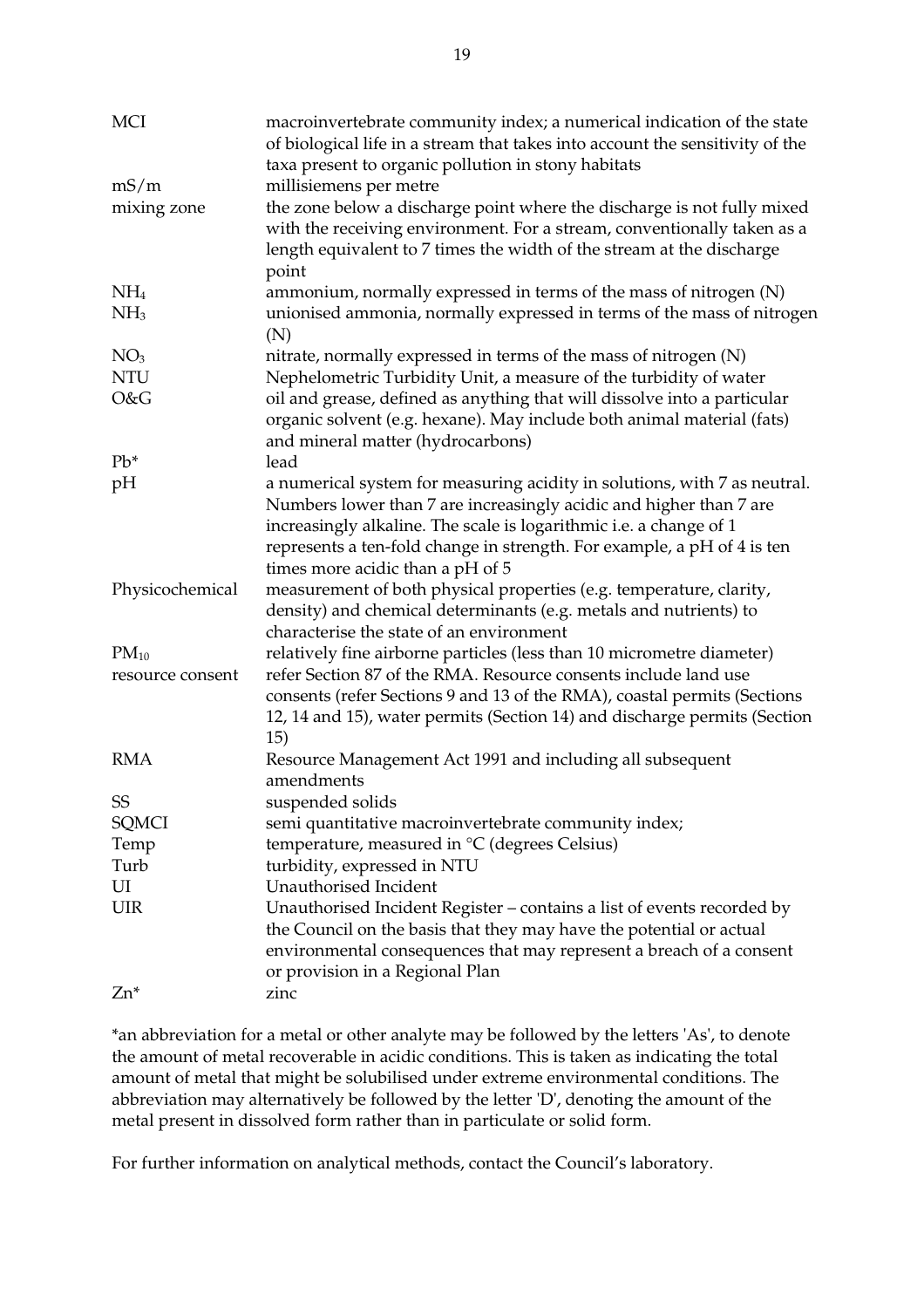## **Bibliography and references**

- Taranaki Regional Council, 1992: Regional Policy Statement Working Paper. Aggregate extraction in Taranaki. TRC Report.
- Taranaki Regional Council, 1996: Quarries Monitoring Programmes Annual Report 1995-96, Sandford Quarries Ltd. Technical Report 96-15L.
- Taranaki Regional Council, 1997: Quarries Monitoring Programmes Annual Report 1996-97, Sandford Quarries Ltd. Technical Report 97-87.
- Taranaki Regional Council, 1998: Quarries Monitoring Programmes Annual Report 1997-98, Sandford Quarries Ltd. Technical Report 98-62.
- Taranaki Regional Council, 1999: Sandford Quarries Limited Monitoring Programme Annual Report 1998-99. Technical Report 99-87.
- Taranaki Regional Council, 2000: Sandford Quarries Limited Monitoring Programme Annual Report 1999-2000. Technical Report 2000-84.
- Taranaki Regional Council, 2001: Winstone Aggregates Limited Wiremu Road Quarry Monitoring Programme Annual Report 2000-2001. Technical Report 2001-59.
- Taranaki Regional Council, 2002: Winstone Aggregates Limited Wiremu Road Quarry Monitoring Programme Annual Report 2001-2002. Technical Report 2002-78.
- Taranaki Regional Council, 2003: Winstone Aggregates Limited Wiremu Road Quarry Monitoring Programme Annual Report 2002-2003. Technical Report 2003-64.
- Taranaki Regional Council, 2004: Winstone Aggregates Limited Wiremu Road Quarry Monitoring Programme Annual Report 2003-2004. Technical Report 2004-74.
- Taranaki Regional Council, 2005: Winstone Aggregates Limited Wiremu Road Quarry Monitoring Programme Annual Report 2004-2005. Technical Report 2005-93.
- Taranaki Regional Council, 2006: Winstone Aggregates Limited Wiremu Road Quarry Monitoring Programme Annual Report 2005-2006. Technical Report 2006-42.
- Taranaki Regional Council, 2007: Winstone Aggregates Limited Wiremu Road Quarry Monitoring Programme Annual Report 2006-2007. Technical Report 2007-70.
- Taranaki Regional Council, 2008: Winstone Aggregates Limited Wiremu Road Quarry Monitoring Programme Annual Report 2007-2008. Technical Report 2008-12.
- Taranaki Regional Council, 2009: Winstone Aggregates Limited Wiremu Road Quarry Monitoring Programme Annual Report 2008-2009. Technical Report 2009-45.
- Taranaki Regional Council, 2010: Winstone Aggregates Limited Wiremu Road Quarry Monitoring Programme Annual Report 2009-2010. Technical Report 2010-64.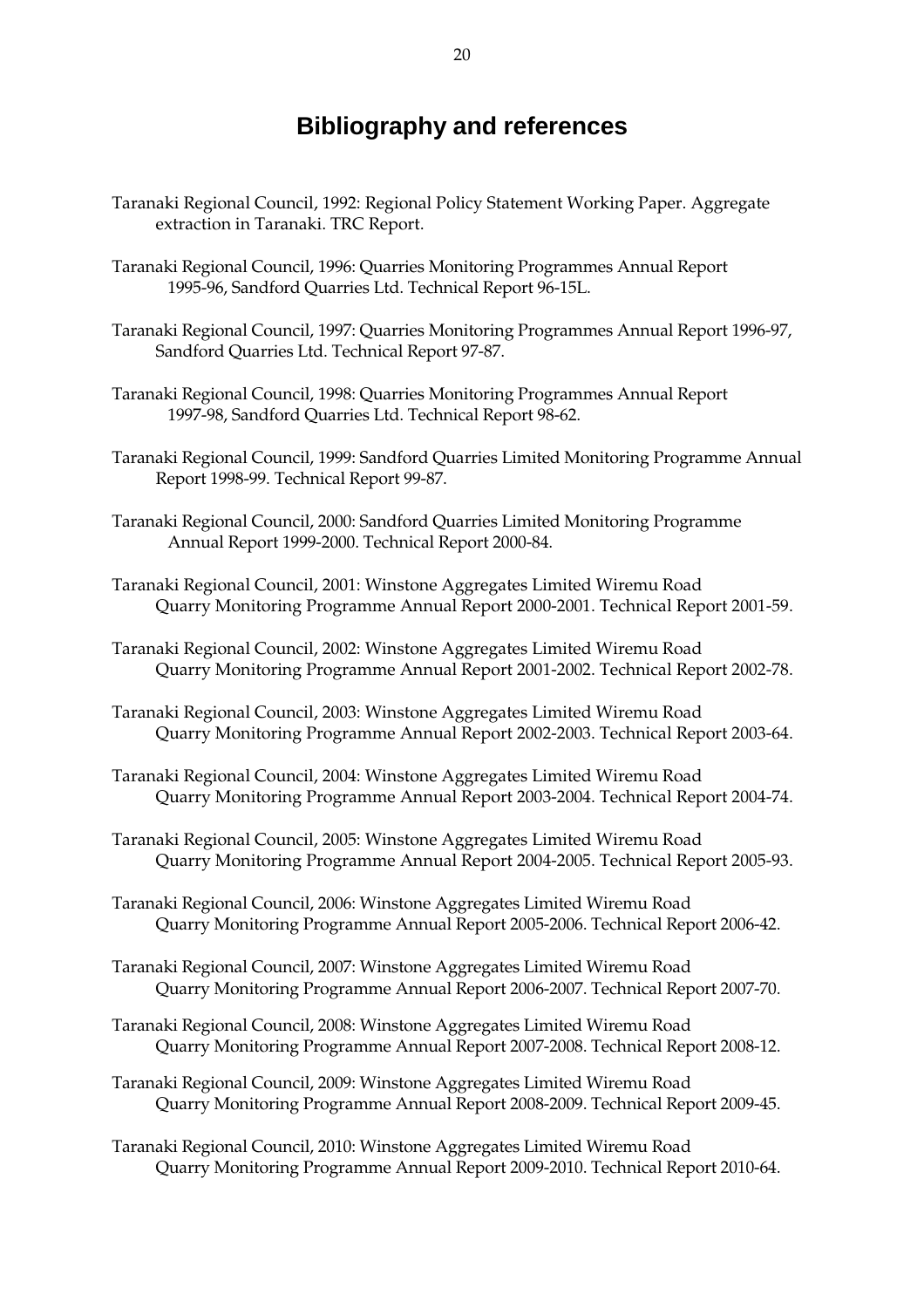Taranaki Regional Council, 2011: Winstone Aggregates Limited Wiremu Road Quarry Monitoring Programme Annual Report 2010-2011. Technical Report 2011-54.

Taranaki Regional Council, 2012: Winstone Aggregates Limited Wiremu Road Quarry Monitoring Programme Annual Report 2011-2012. Technical Report 2011-54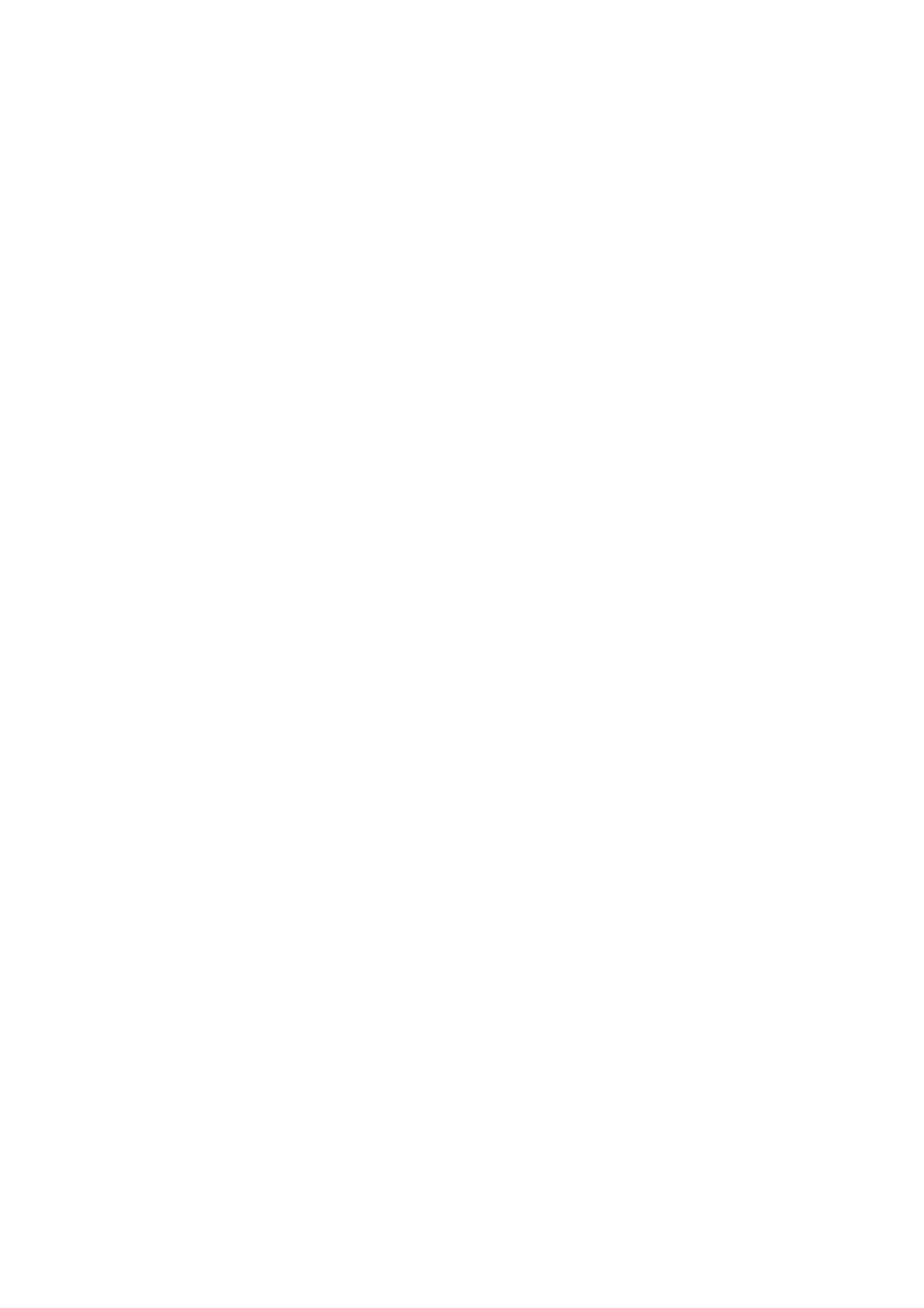**Appendix I** 

**Resource consents held by Winstone Aggregates Limited**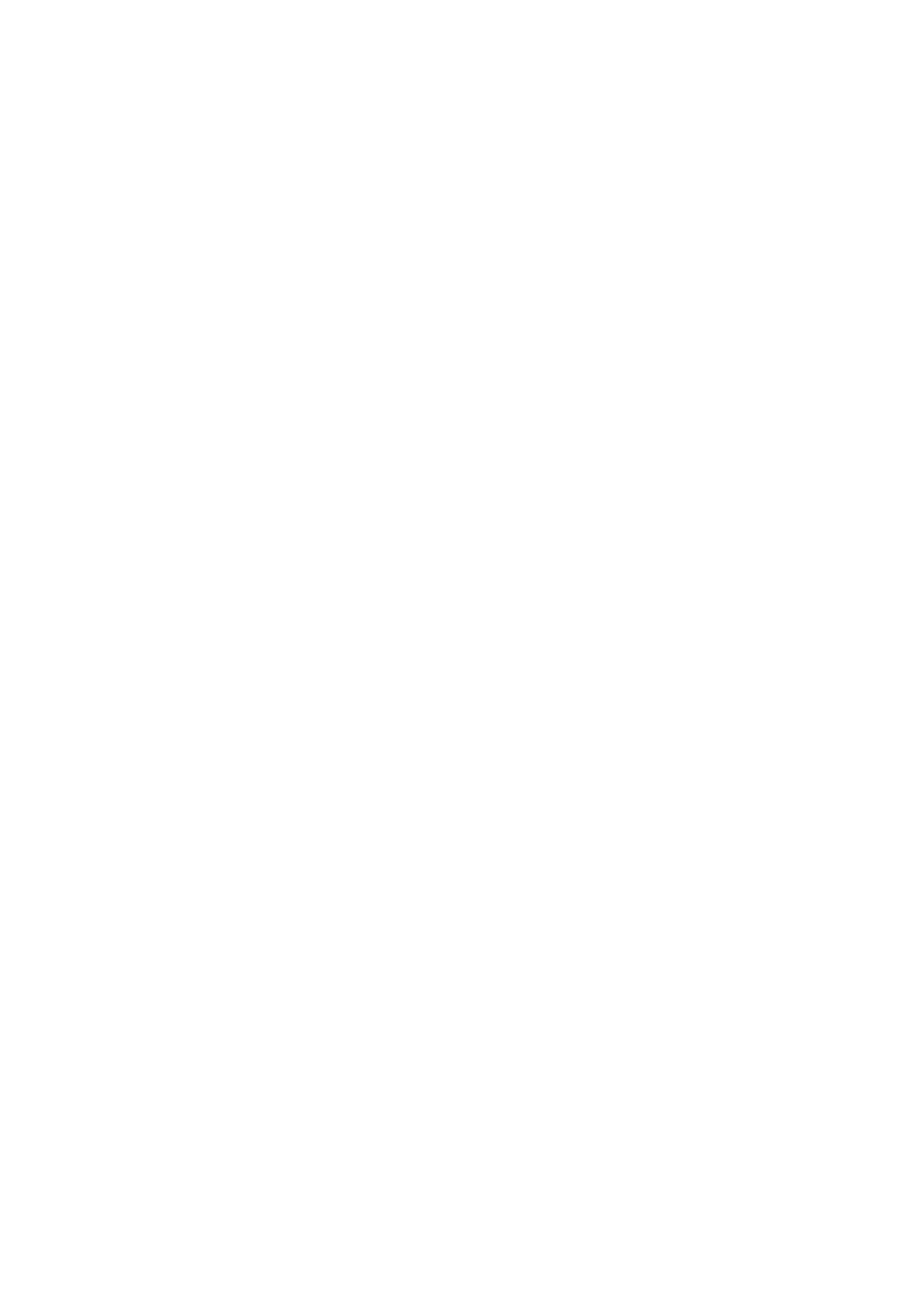| <b>Consent 1509-3</b> |  |
|-----------------------|--|
|-----------------------|--|

**Pursuant to the Resource Management Act 1991** a resource consent is hereby granted by the **Taranaki Regional Council** 

**Discharge Permit** 

PRIVATE BAG 713 47 CLOTEN ROAD **STRATFORD** NEW ZEALAND PHONE: 06-765 7127 06-765 5097  $FAX$ www.trc.govt.nz

CHIFF EXECUTIVE

Please quote our file number on all correspondence

Doc# 490126-v1

Name of **Consent Holder:**  **Winstone Aggregates Limited** P O Box 17195 Greenlane **AUCKLAND 1546** 

25 July 2008

Change To **Conditions Date:** 

## **Conditions of Consent**

To discharge up to 200 litres per second of treated Consent Granted: stormwater and up to 35 litres per second of treated waste washwater from quarrying operations into an unnamed tributary of the Manganui Stream in the Oaonui catchment at or about (NZTM) 1678941E-5642442N

**Expiry Date:** 1 June 2018

**June 2012 Review Date(s):** 

Site Location: Wiremu Road Quarry, Wiremu Road, Opunake

Oaonui

**Legal Description:** 

Lot 1 DP 17648 Pt Ngatitara 32 DP 682 Lots 3 & 4 DP 9331 Secs 10, 11, 12 & Pt Sec 1 Blk VII Opunake Lot 25 DP 792 Sec 1 SO 13192 Secs 1-3 SO 13207 Blks III & VII Opunake **SD** 

[Granted: 14 January 2000]

Catchment:

Tributary: Manganui

> For General, Standard and Special conditions pertaining to this consent please see reverse side of this document

> > www.trc.govt.nz

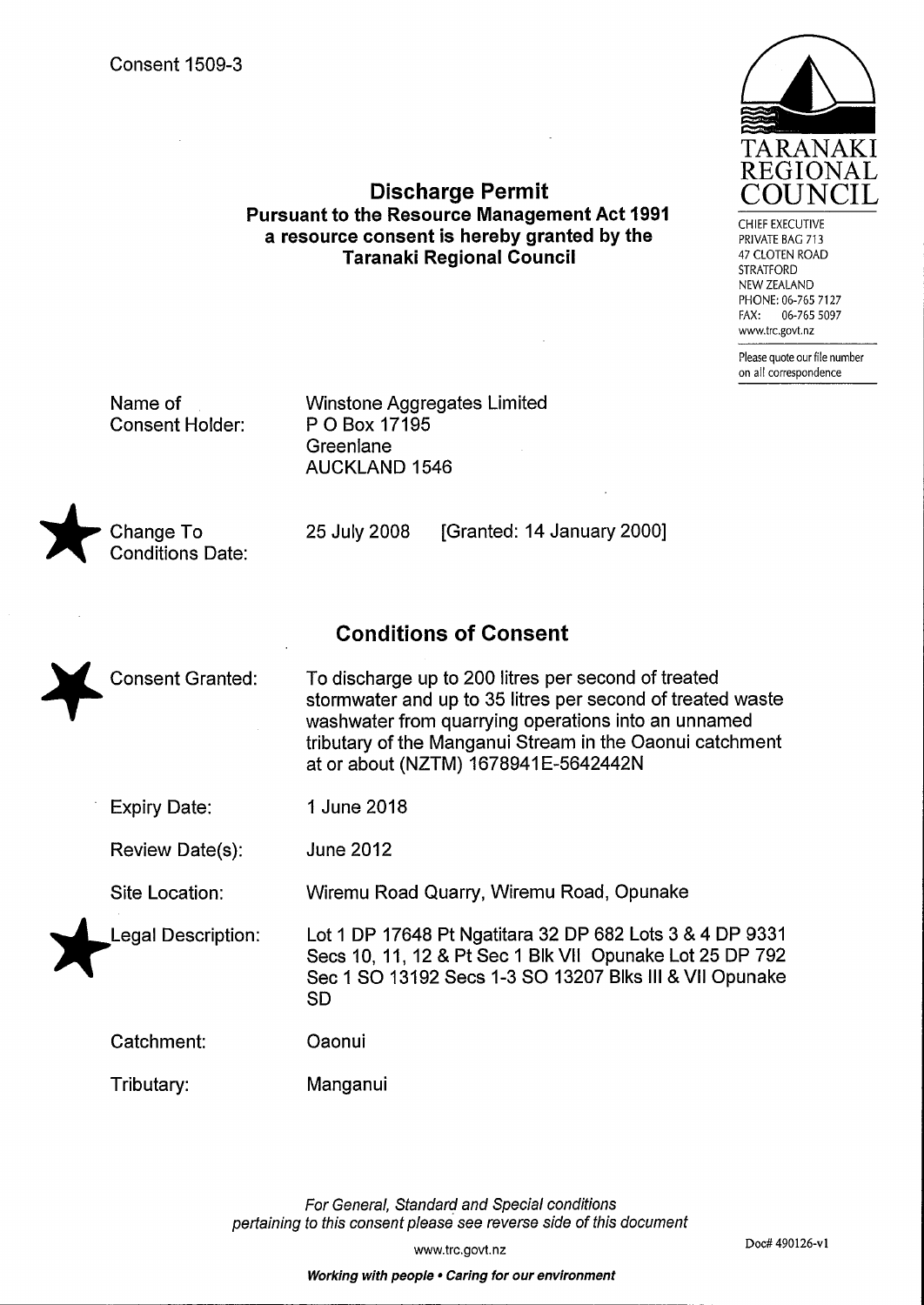## **General conditions**

- On receipt of a requirement from the Chief Executive, Taranaki Regional Council the  $a)$ consent holder shall, within the time specified in the requirement, supply the information required relating to the exercise of this consent.
- $b)$ Unless it is otherwise specified in the conditions of this consent, compliance with any monitoring requirement imposed by this consent must be at the consent holder's own expense.
- The consent holder shall pay to the Council all required administrative charges fixed  $\mathbf{c}$ by the Council pursuant to section 36 in relation to:
	- i) the administration, monitoring and supervision of this consent; and
	- ii) charges authorised by regulations.



## **Special conditions**

## **Condition 1 [new]**

1. The consent holder shall at all times adopt the best practicable option, as defined in section 2 of the Resource Management Act 1991, to prevent or minimise any adverse effects on the environment from the exercise of this consent.

## Condition 2 - 12 [unchanged]

- $2.$ That there shall be no direct discharge of untreated stormwater or washwater from the active quarry site into the unnamed tributary of the Manganui Stream as a result of the exercise of this consent.
- 3. That the area used for the washing of aggregate shall be bunded/contoured to ensure separation from the stormwater catchment.
- 4. That the consent holder shall implement appropriate recirculation systems, so as to minimise the volume of the washwater discharge.
- 5. That the active quarry site shall be contoured/bunded so that all stormwater generated in this area is directed to the silt control structures for treatment prior to discharge, and the flow of uncontaminated stormwater into this area is prevented.
- 6. That the consent holder shall undertake measures during excavation to control erosion of exposed areas within the quarry site and to minimise the amounts of silt and sediment which could be contained in the stormwater licensed by this consent.
- 7. That the consent holder shall operate and progressively reinstate the quarry site in a manner which minimises the quarry stormwater catchment area, and ensures that the area of exposed unvegetated earth within the quarry's stormwater catchment is kept to a minimum at all times.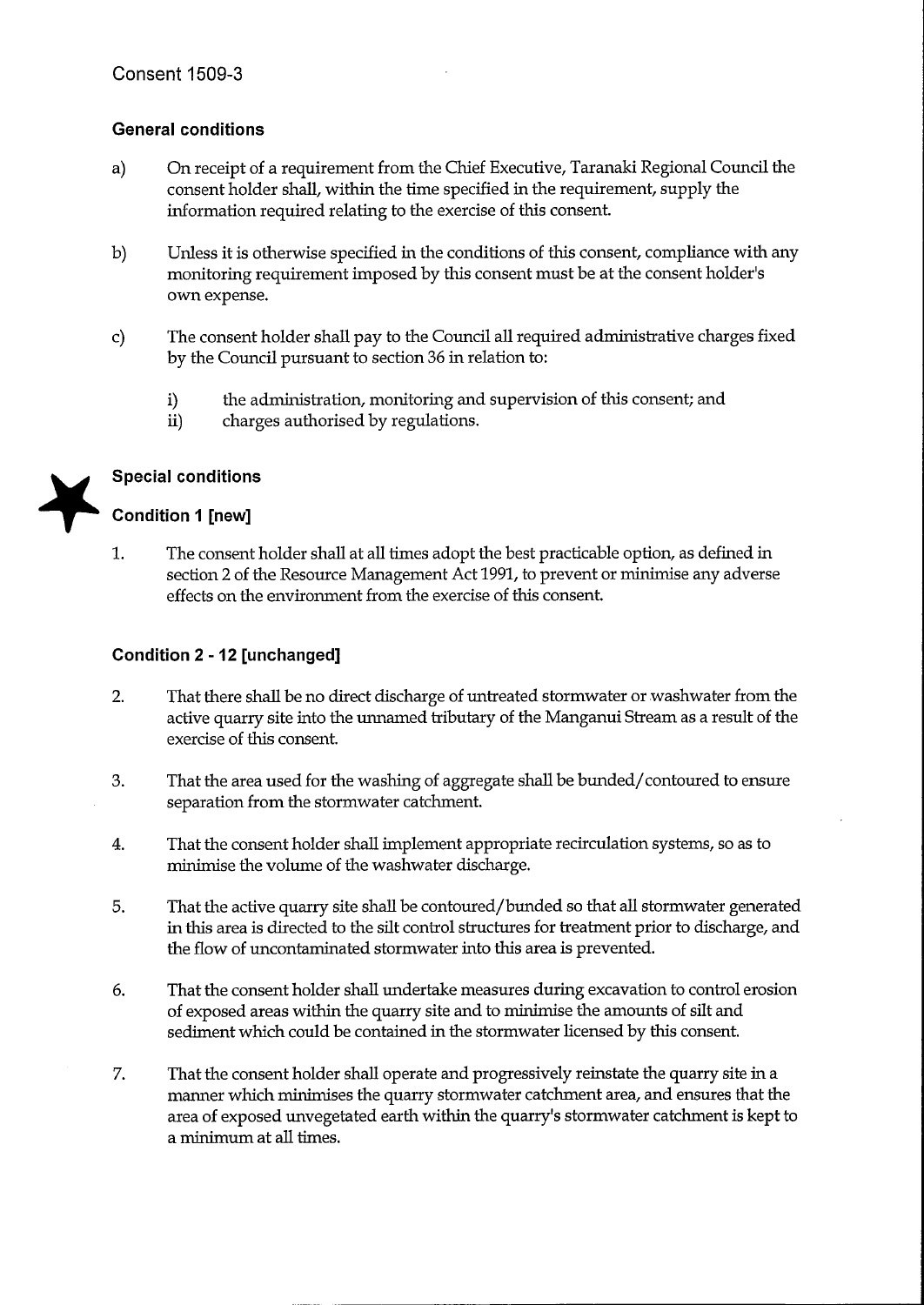## **Consent 1509-3**

- That the consent holder shall properly and efficiently maintain and operate the silt 8. control structures in such a manner that any discharge which may occur shall not breach the conditions of this consent. The silt control structures shall be operated, as far as practicable, so as to maximise the treatment of the stormwater and washwater, and to minimise the duration and frequency of the discharge.
- 9. That the following concentrations shall not be exceeded in the discharge effluent:

| Component        | Concentration      |  |
|------------------|--------------------|--|
| pH [range]       | 6-9                |  |
| Suspended solids | $100 \text{ gm}^3$ |  |

This condition shall apply prior to the entry of the stormwater and washwater into the receiving waters of the unnamed tributary of the Manganui Stream, at a designated sampling point.

- 10. That after allowing for reasonable mixing, within a mixing zone extending 25 metres downstream of the discharge points, the discharge shall not give rise to any of the following effects in the receiving waters of the unnamed tributary of the Manganui Stream:
	- the production of any conspicuous oil or grease films, scums or foams, or a) floatable or suspended materials;
	- any conspicuous change in the colour or visual clarity; b)
	- $c)$ any emission of objectionable odour;
	- the rendering of fresh water unsuitable for consumption by farm animals;  $d)$
	- $e)$ any significant adverse effects on aquatic life.
- That on cessation of quarrying operations at the site licensed by this consent, the active 11. quarry area, including the silt control structures and surrounding areas, shall be reinstated satisfactorily, prior to the surrender or lapsing of this consent.
- That the consent holder shall maintain a contingency plan for the site, outlining 12. measures and procedures to be undertaken to prevent the spillage or accidental discharge of contaminants, and the procedures to be carried out should such a spillage occur.

## Condition 13 [new]

The maximum rate for the discharge of treated stormwater and aggregate washing 13. water does not exceed 235 litres per second.

## **Condition 14 [new]**

That the maximum area of the active quarry stormwater catchment shall be no more 14. than 40 hectares.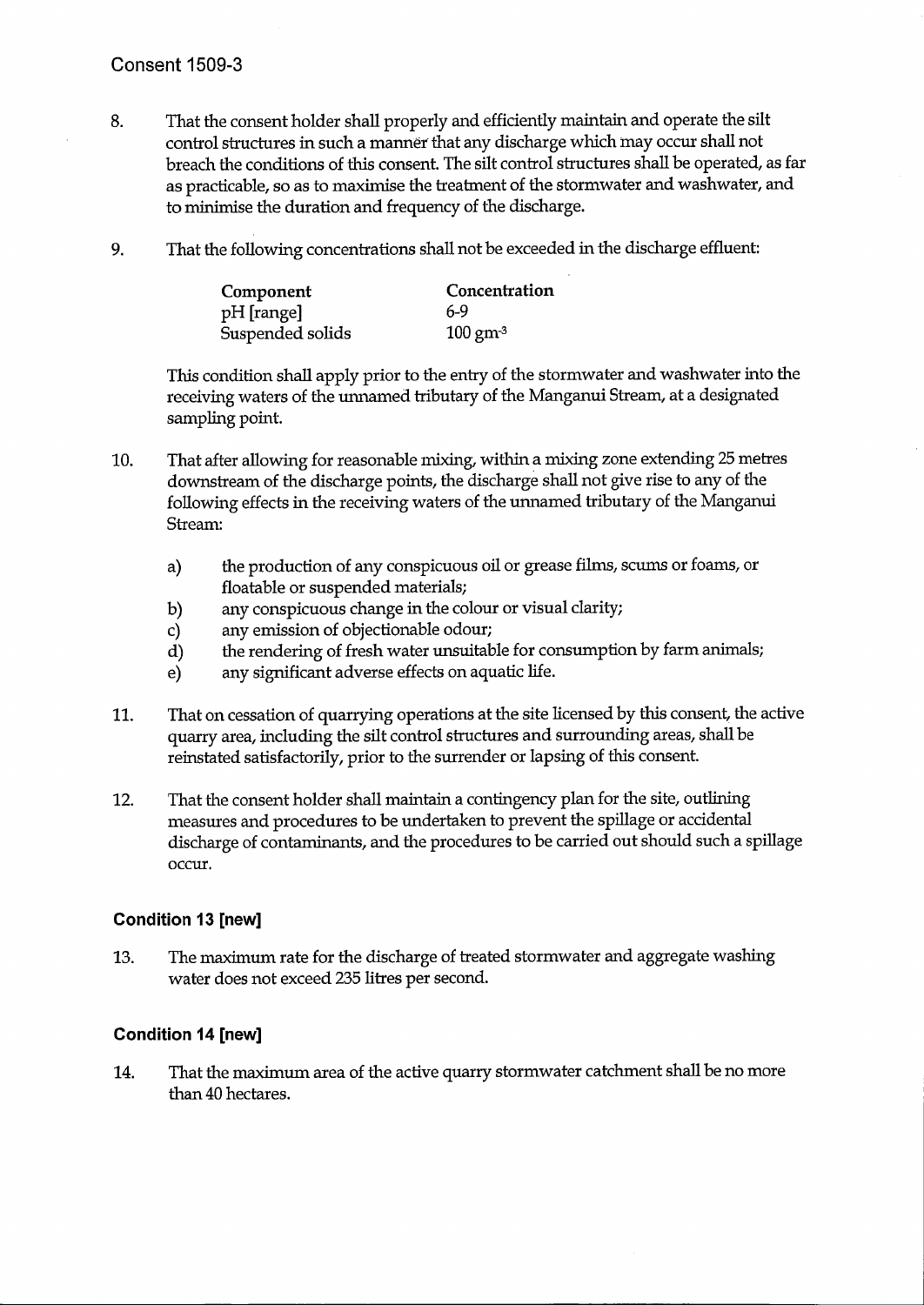## **Condition 15 [previously condition 13]**

15. That the Taranaki Regional Council may review any or all of the conditions of this consent by giving notice of review during the month of June 2012, for the purpose of ensuring that the conditions are adequate to deal with any adverse effects on the environment arising from the exercise of this consent, which were either not foreseen at the time the application was considered or which it was not appropriate to deal with at the time.

Signed at Stratford on 25 July 2008

For and on behalf of Taranaki Regional Council

 $\mu$ Director-Resource Management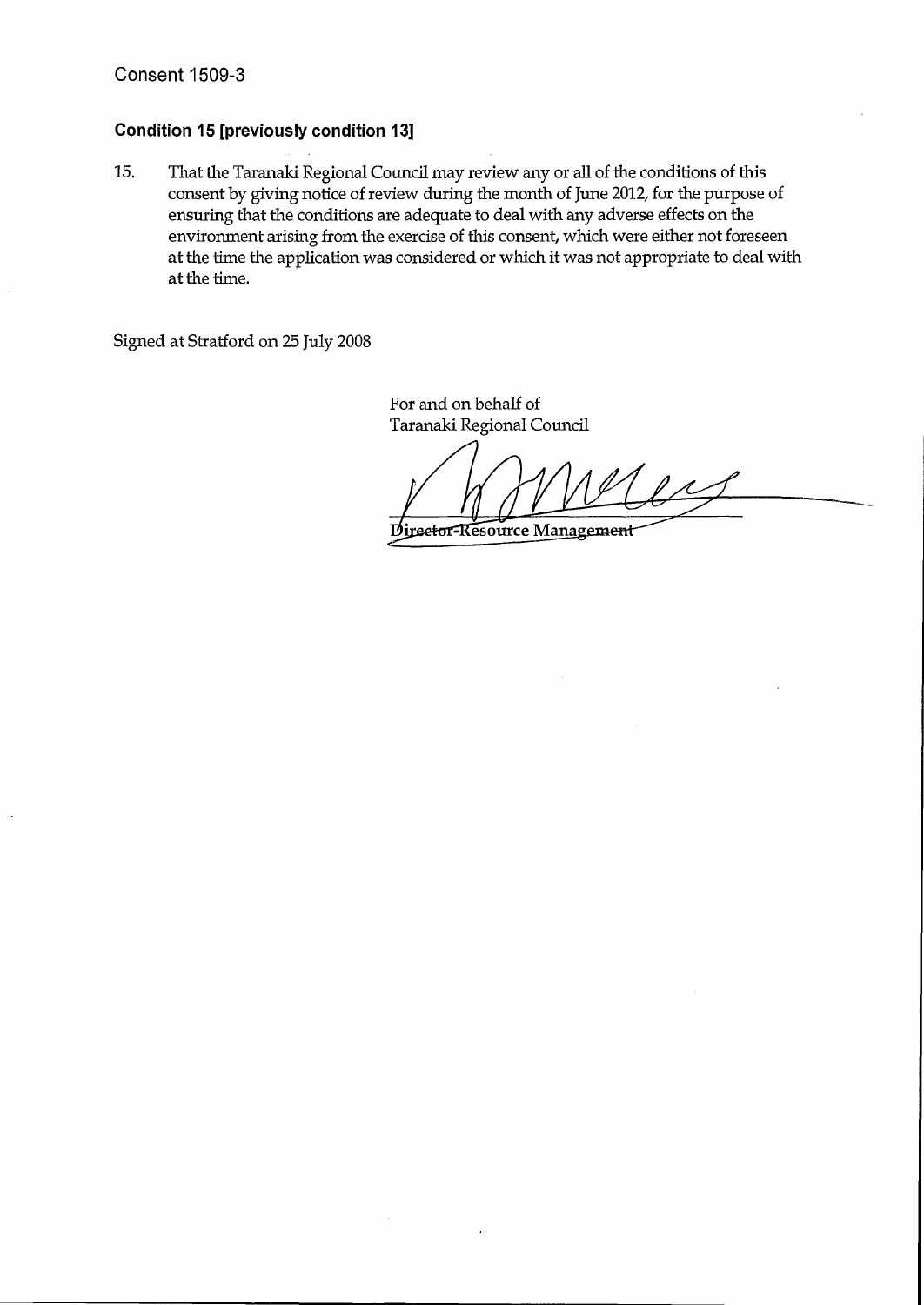#### **Consent 1508-3**



PRIVATE BAG 713

**47 CLOTEN ROAD** 

PHONE 0-6-765 7127 FAX 0-6-765 5097

STRATFORD-NEW ZEALAND

**Water Permit** 

**Pursuant to the Resource Management Act 1991** a resource consent is hereby granted by the **Taranaki Regional Council** 

Name of **Consent Holder:**  **Winstone Aggregates Limited** P O Box 3247 **NEW PLYMOUTH** 

**Consent Granted** Date:

14 January 2000

#### **Conditions of Consent**

**Consent Granted:** 

To take water from an unnamed tributary of the Manganui Stream in the Oaonui catchment for quarrying purposes at or about GR: P20:890-042

**Expiry Date:** 

1 June 2018

Review Date(s):

June 2006, June 2012

Site Location:

Wiremu Road Quarry, Wiremu Road, Opunake

**Legal Description:** 

Lot 1 DP 17648 Lots 3 & 4 DP 9331 Lot 32 DP 682 Secs 9 & 10 Blk VII Opunake SD

Catchment: Tributary:

#### **Oaonui**

Manganui Unnamed tributary